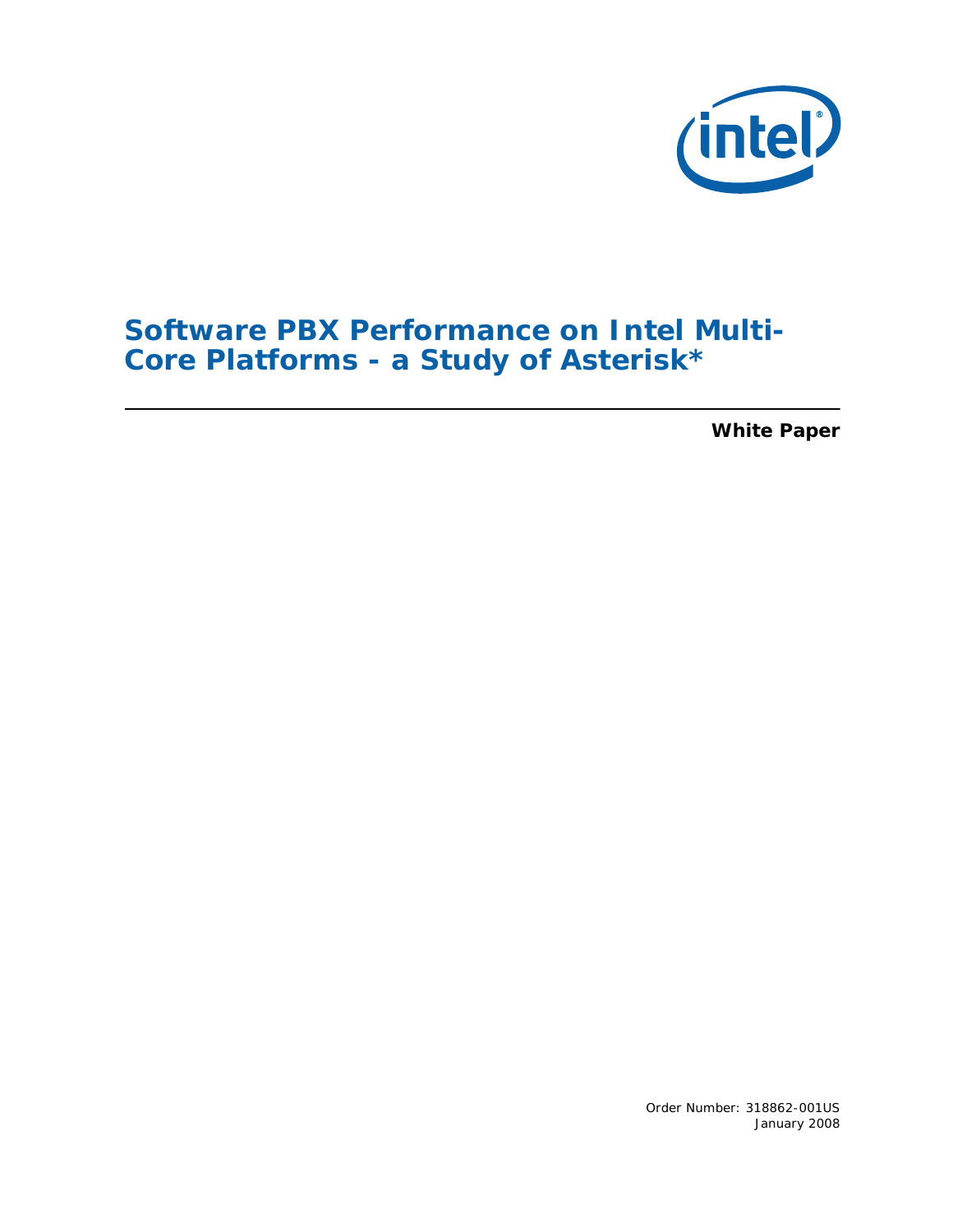

INFORMATION IN THIS DOCUMENT IS PROVIDED IN CONNECTION WITH INTEL® PRODUCTS. NO LICENSE, EXPRESS OR IMPLIED, BY ESTOPPEL OR<br>OTHERWISE, TO ANY INTELLECTUAL PROPERTY RIGHTS IS GRANTED BY THIS DOCUMENT. EXCEPT AS PROVIDED IN OF SALE FOR SUCH PRODUCTS, INTEL ASSUMES NO LIABILITY WHATSOEVER, AND INTEL DISCLAIMS ANY EXPRESS OR IMPLIED WARRANTY, RELATING TO SALE AND/OR USE OF INTEL PRODUCTS INCLUDING LIABILITY OR WARRANTIES RELATING TO FITNESS FOR A PARTICULAR PURPOSE,<br>MERCHANTABILITY, OR INFRINGEMENT OF ANY PATENT, COPYRIGHT OR OTHER INTELLECTUAL PROPERTY RIGHT.

UNLESS OTHERWISE AGREED IN WRITING BY INTEL, THE INTEL PRODUCTS ARE NOT DESIGNED NOR INTENDED FOR ANY APPLICATION IN WHICH THE FAILURE OF THE INTEL PRODUCT COULD CREATE A SITUATION WHERE PERSONAL INJURY OR DEATH MAY OCCUR.

Intel may make changes to specifications and product descriptions at any time, without notice. Designers must not rely on the absence or characteristics<br>of any features or instructions marked "reserved" or "undefined." Int conflicts or incompatibilities arising from future changes to them. The information here is subject to change without notice. Do not finalize a design with this information.

The products described in this document may contain design defects or errors known as errata which may cause the product to deviate from published specifications. Current characterized errata are available on request.

Contact your local Intel sales office or your distributor to obtain the latest specifications and before placing your product order.

Copies of documents which have an order number and are referenced in this document, or other Intel literature, may be obtained by calling 1-800-548- 4725, or by visiting [Intel's Web Site](http://www.intel.com).

Intel processor numbers are not a measure of performance. Processor numbers differentiate features within each processor family, not across different processor families. See [http://www.intel.com/products/processor\\_number](http://www.intel.com/products/processor_number) for details.

BunnyPeople, Celeron, Celeron Inside, Centrino, Centrino Inside, Centrino logo, Core Inside, FlashFile, i960, InstantIP, Intel, Intel logo, Intel386,<br>Intel486, IntelDX2, IntelDX4, IntelSX2, Intel Core, Intel Inside, Intel NetMerge, Intel NetStructure, Intel SingleDriver, Intel SpeedStep, Intel StrataFlash, Intel Viiv, Intel vPro, Intel XScale, Itanium, Itanium Inside, MCS,<br>MMX, Oplus, OverDrive, PDCharm, Pentium, Pentium Inside, skoool, Sou Inside are trademarks of Intel Corporation in the U.S. and other countries.

\*Other names and brands may be claimed as the property of others.

Copyright © 2008, Intel Corporation. All rights reserved.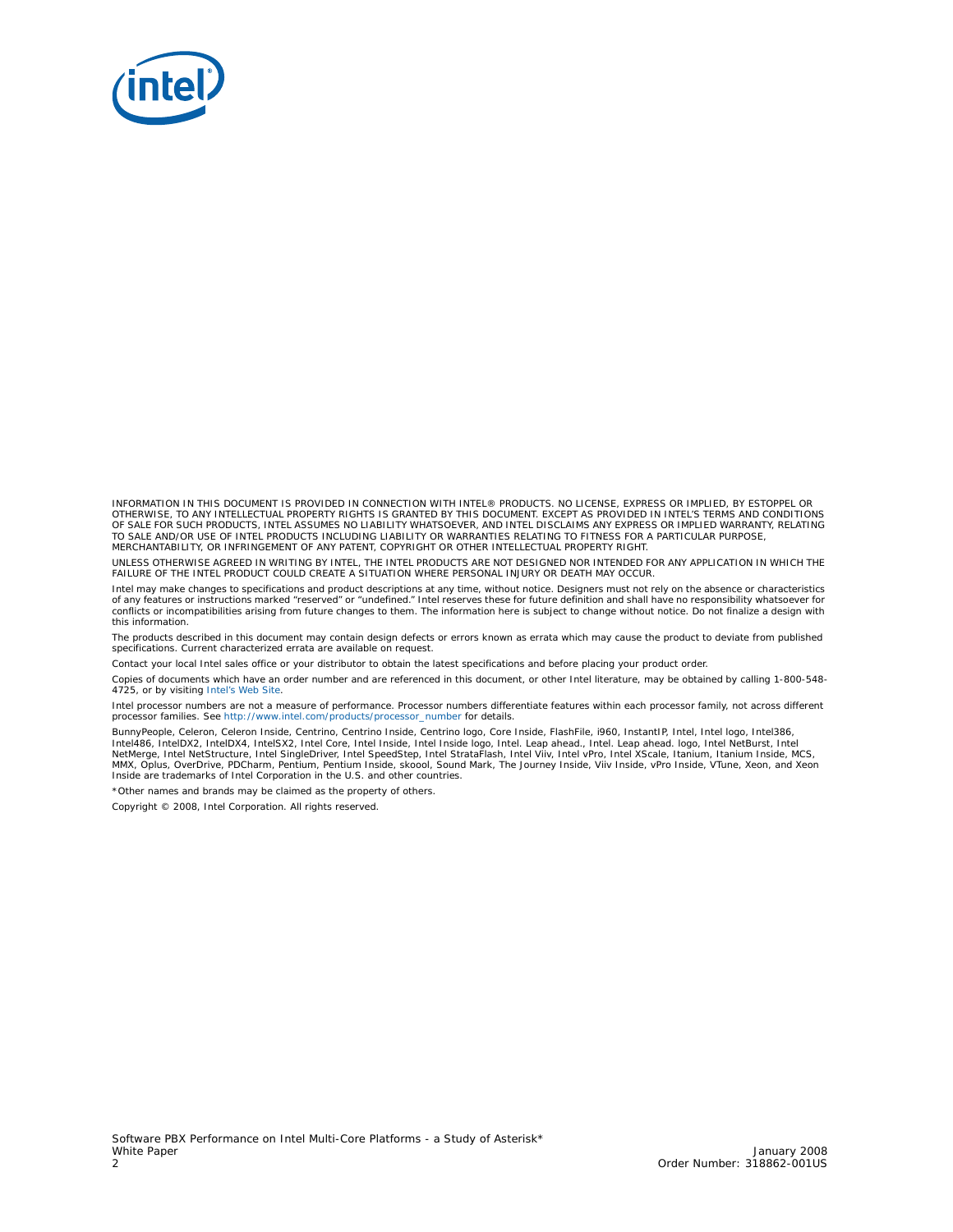

## **Contents**

| 1.0 |            |  |
|-----|------------|--|
| 2.0 |            |  |
| 3.0 |            |  |
|     | 3.1<br>3.2 |  |
|     | 3.3        |  |
|     |            |  |
|     | 3.3.2      |  |
| 4.0 |            |  |
|     | 4.1        |  |
|     | 4.1.1      |  |
|     |            |  |
|     | 4.2        |  |
| 5.0 |            |  |
| 6.0 |            |  |
| A   |            |  |
| в   |            |  |
| C   |            |  |
| D   |            |  |
| Е   |            |  |
| F   |            |  |

### **Figures**

| $\mathcal{P}$ |                                                                                       |  |
|---------------|---------------------------------------------------------------------------------------|--|
| 3             | Astertest on Dual Quad-core at 2 GHz, GSM->iLBC Transcoding (ICC Compiler)  11        |  |
| 4             | Numbers of Calls with Respect to Number of Cores for GSM->iLBC and GSM->Speex 13      |  |
| 5.            |                                                                                       |  |
| 6             |                                                                                       |  |
| 7             | VTune™ Call Graph - load_resource Has Maximum Self Time in First Init Thread  18      |  |
| 8             | VTune™ Call Graph - accept_thread has Maximum Self Time in the Second Init Thread. 19 |  |
| 9             | VTune™ Call Graph - ast_to_wait Has Maximum Self Time in Transcoding Thread 20        |  |
| 10            |                                                                                       |  |
| 11            |                                                                                       |  |
| 12            |                                                                                       |  |
| 13            |                                                                                       |  |
| 14            |                                                                                       |  |
|               |                                                                                       |  |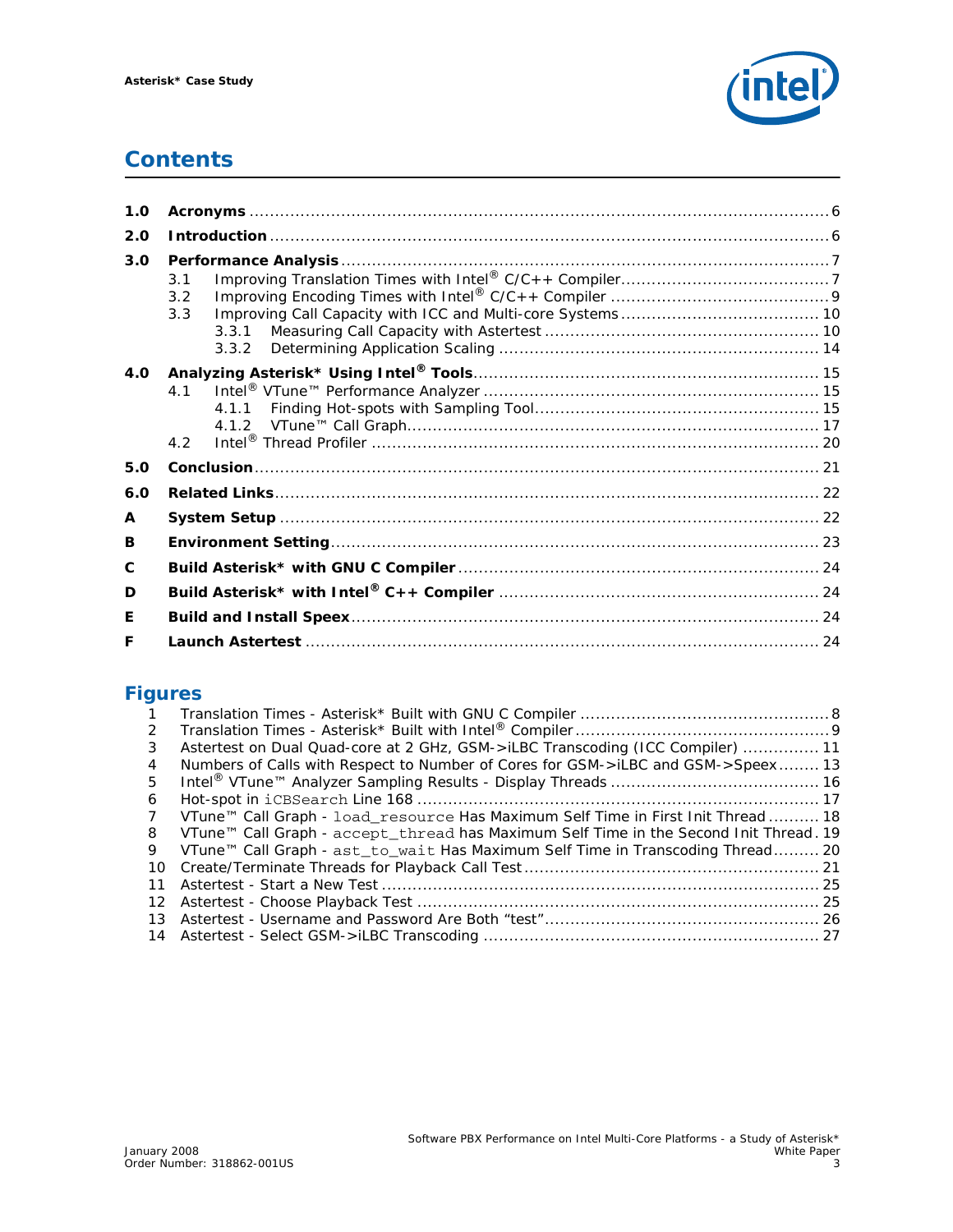

### **Tables**

| $\mathbf{1}$  |                                                                                     |  |
|---------------|-------------------------------------------------------------------------------------|--|
| 2             |                                                                                     |  |
| $\mathcal{S}$ | Encoding Time for Speex Encoder on Intel® Core™2 Duo Mobile Processor T7400 at 2.16 |  |
|               |                                                                                     |  |
| 4             |                                                                                     |  |
| 5             |                                                                                     |  |
| 6             |                                                                                     |  |
| 7             | Maximum Playback Calls on 1-core at 2.16 GHz (Disable One Core in 2-core System)12  |  |
| 8             | Performance Improvement Between Intel® Compiler and GNU Compiler                    |  |
| 9             |                                                                                     |  |
|               |                                                                                     |  |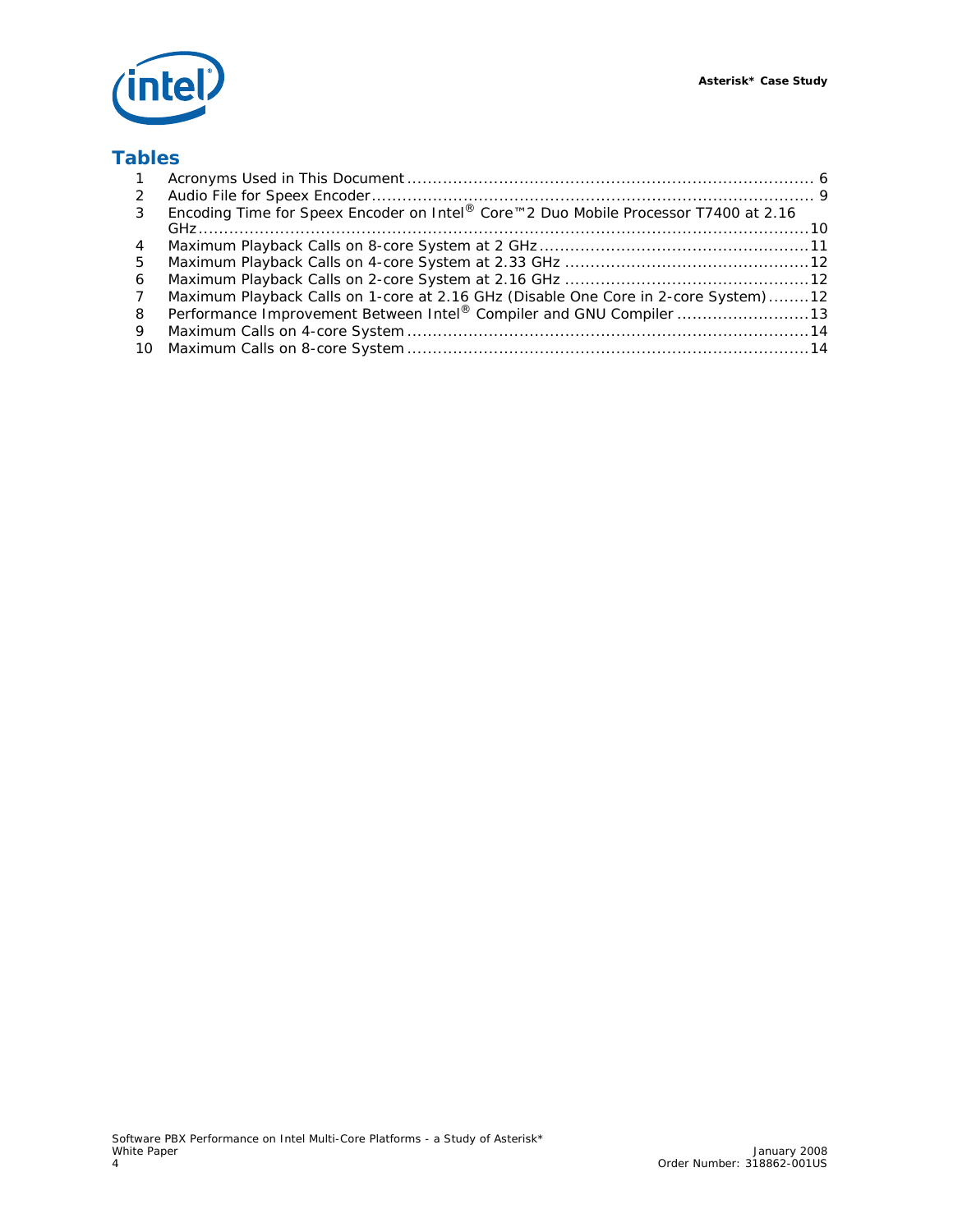

# **Revision History**

| <b>Date</b>  | <b>Revision</b> | <b>Description</b> |
|--------------|-----------------|--------------------|
| January 2008 | 001             | Initial release.   |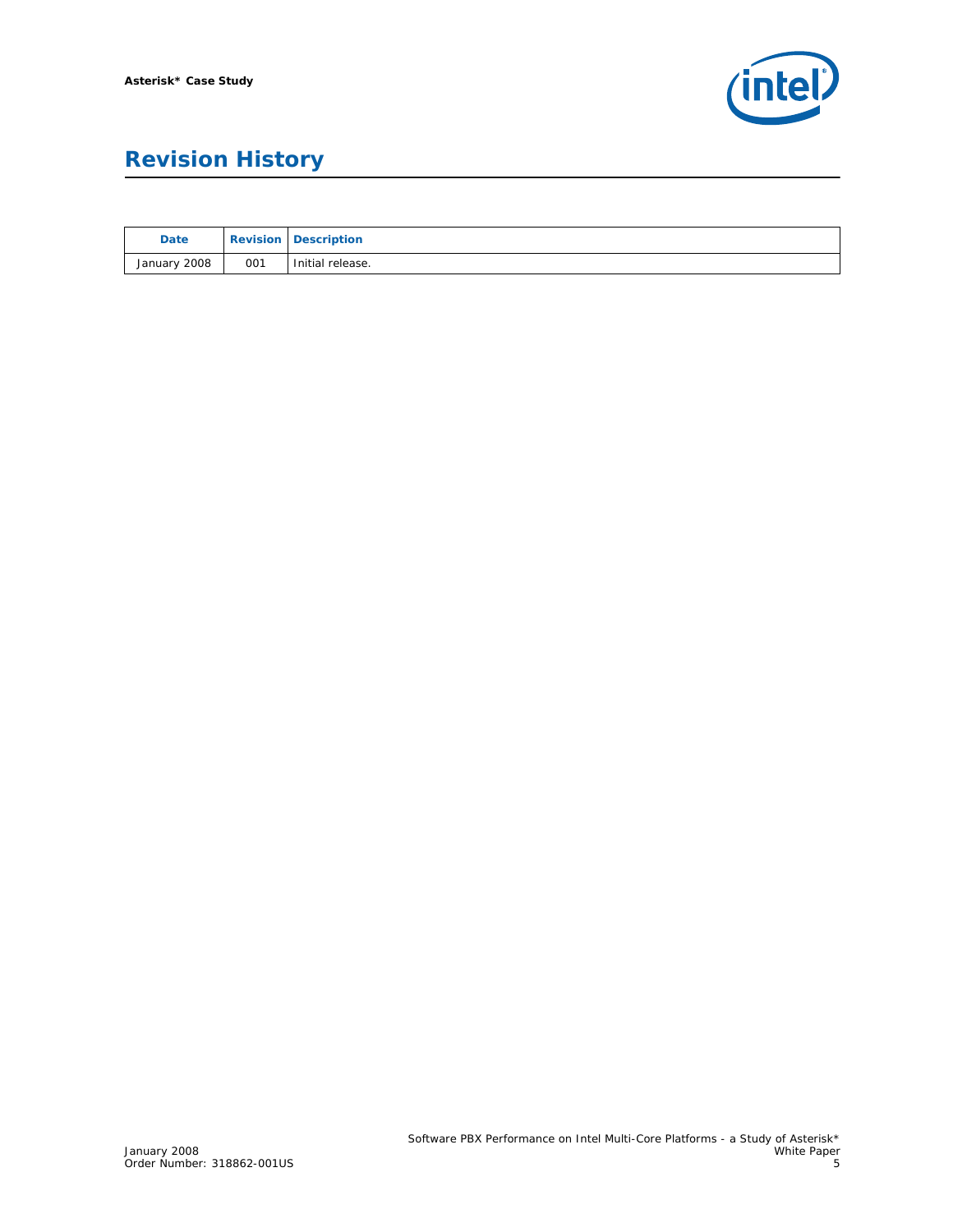

### <span id="page-5-0"></span>**1.0 Acronyms**

#### <span id="page-5-2"></span>**Table 1. Acronyms Used in This Document**

| <b>Acronym</b> | <b>Description</b>                                                                                                           |
|----------------|------------------------------------------------------------------------------------------------------------------------------|
| CLI            | Command line Interface                                                                                                       |
| codec          | Compression/Decompression; Coder-decoder                                                                                     |
| <b>DSP</b>     | Digital Signal Processing                                                                                                    |
| <b>FSB</b>     | Front Side Bus                                                                                                               |
| GCC            | GNU $C/C++$ Compiler                                                                                                         |
| <b>ICC</b>     | Intel <sup>®</sup> C/C++ Compiler                                                                                            |
| <b>iLBC</b>    | Internet Low Bitrate Codec                                                                                                   |
| <b>PBX</b>     | Private Branch eXchange                                                                                                      |
| <b>PCM</b>     | Pulse-Code Modulation                                                                                                        |
| Speex          | A Variable Bitrate (VBR) codec which is able to dynamically modify its bitrate to<br>respond to changing network conditions. |
| <b>SSE</b>     | <b>Streaming SIMD Extensions</b>                                                                                             |
| VolP           | Voice Over Internet Protocol                                                                                                 |

## <span id="page-5-1"></span>**2.0 Introduction**

Private Branch Exchange (PBX) is a private telephone network mainly used within business organizations. In order to achieve adequate performance, the encoding, decoding and transcoding of audio streams within a PBX system has been implemented on specialized, and costly, Digital Signal Processing (DSP) devices.

As more powerful CPUs are available in the market, software-based PBX's have been developed to provide these DSP functions via general-purpose processors. In other words, the software-based PBX solutions actually eliminate the need for extra DSP devices, greatly reducing the cost of building a PBX system.

Since the widespread introduction of multi-core systems to the market, many articles have been written that discuss both the benefits and difficulties of moving the industry from a single-core to a multi-core era. The purpose of this paper is to demonstrate the use of several development tools that can help with this evolution. In particular, this paper will analyze the performance of one of the most popular open-source software PBX: Asterisk\* PBX and how to use Intel® software tools to improve it.

[Section 3.0](#page-6-0) describes the results of our initial performance analysis using several application-appropriate benchmarks, including translation time, encoding time, and number of simultaneous calls. These metrics were captured during the operation of the Asterisk\* application (except encoding time which is using Speex encoder); and the applications (Asterisk\* and Speex) were compiled first with the GNU C compiler (GCC),<br>and then later with the Intel® C/C++ Compiler (ICC) to create two separate executables from the same code base. We were interested in finding if there was a difference between the optimization capabilities of these two tool chains. Afterwards, both of these executables were tested on systems with a variable amount of cores in order to study the scalability of this application and to see if one tool chain provides better results. With these performance parameters in mind, we were looking to answer the following two questions:

• Does the choice of compiler make a difference in performance?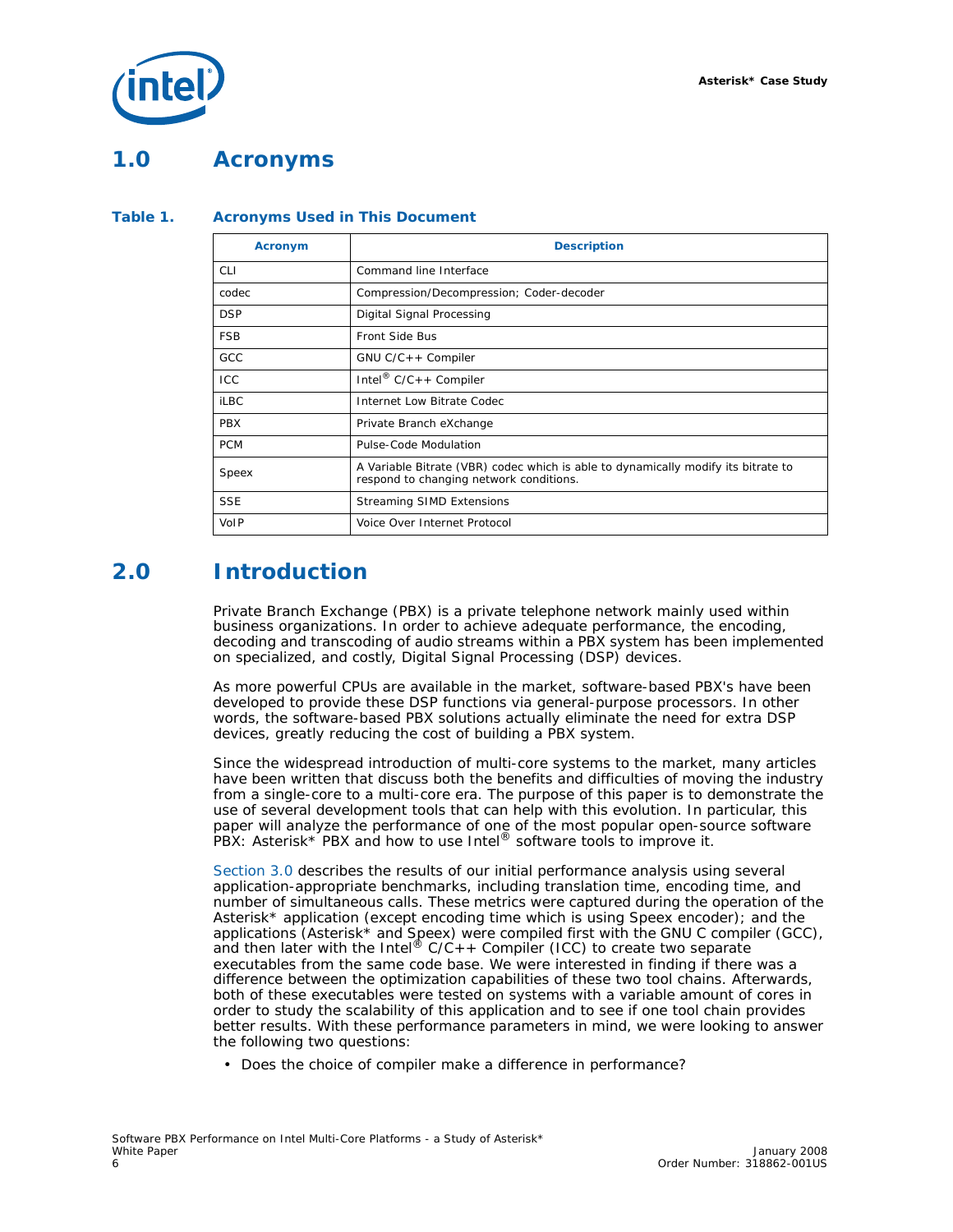

• Does the application scale well to multiple cores?

One of the most important benchmarks for a PBX system is the maximum number of concurrent calls that a PBX system can handle. If the number of calls exceeds this maximum, then all subsequent calls will be dropped, causing a disruption of services to users. [Section 3.3](#page-9-0) describes the scalability of this particular metric in the Asterisk\* PBX application.

The Asterisk\* PBX application is already a multi-threaded application, spawning a thread for each incoming call. But there could be potential to multi-thread the tasks within each connection in order to increase performance further. [Section 4.0](#page-14-0) describes how to use the VTune™ Performance Analyzer to look for such optimization opportunities in the Asterisk\* PBX software while running on an Intel<sup>®</sup> Architecturebased platform. In addition, we were especially interested in balancing the workload of the application over the available cores, a software architecture that would yield<br>greater thread utilization and, therefore, optimal overall performance. The Intel® Thread Profiler is a perfect tool to examine thread activity and study how they are balanced at run time as described in [Section 4.2](#page-19-0).

In short, the Intel $^{\circledR}$  development tools can show us exactly what is going on in the system, from both hardware (e.g., CPU counters) and software (e.g., associating computation events with individual lines of code) points of view.

## <span id="page-6-0"></span>**3.0 Performance Analysis**

The Intel<sup>®</sup> C/C++ Compiler (ICC) is known for its high level of optimizations across many different architectures, including the latest Intel® 64, IA-32 and IA-64. Software compiled using the ICC benefits from such advanced features as auto-vectorization (SSE) and inter-procedural optimization (IPO). Indeed, Asterisk\* PBX exhibits a performance improvement simply by compiling the application with Intel®  $C/C++$ Compiler.

The following sub-sections discuss the Asterisk\* performance with respect to the following criteria:

- Translation time LESS is better
- Codec encoding time LESS is better
- Call capacity MORE is better

The benchmarks were performed on the Asterisk\* PBX software, built first with the GNU C compiler and then with the ICC to provide a comparison of tool chain capabilities.

*Note:* In order to fully utilize Intel® architecture, we used "-xT" flag when building the application with the ICC. The "-xT" flag allows it to generate SSSE3, SSE3, SSE2, and SSE instructions, as appropriate, for Intel<sup>®</sup> processors; it also enables several other optimizations particular to the Intel® Core™2 Duo processor family. See [Appendix B](#page-22-0), [Appendix C](#page-23-0) and [Appendix D](#page-23-1) for the build switch and environment settings used for the tests.

### <span id="page-6-1"></span>**3.1 Improving Translation Times with Intel® C/C++ Compiler**

Asterisk\* supports a large variety of codecs. When Asterisk\* starts running, it calculates the translation time between each of its supported audio formats (transcoding time). These calculations can be displayed in the Asterisk\* CLI console by typing "core show translation." This command generates a table of all codecs and their relative translation times, provided in ms. A higher number in the chart indicates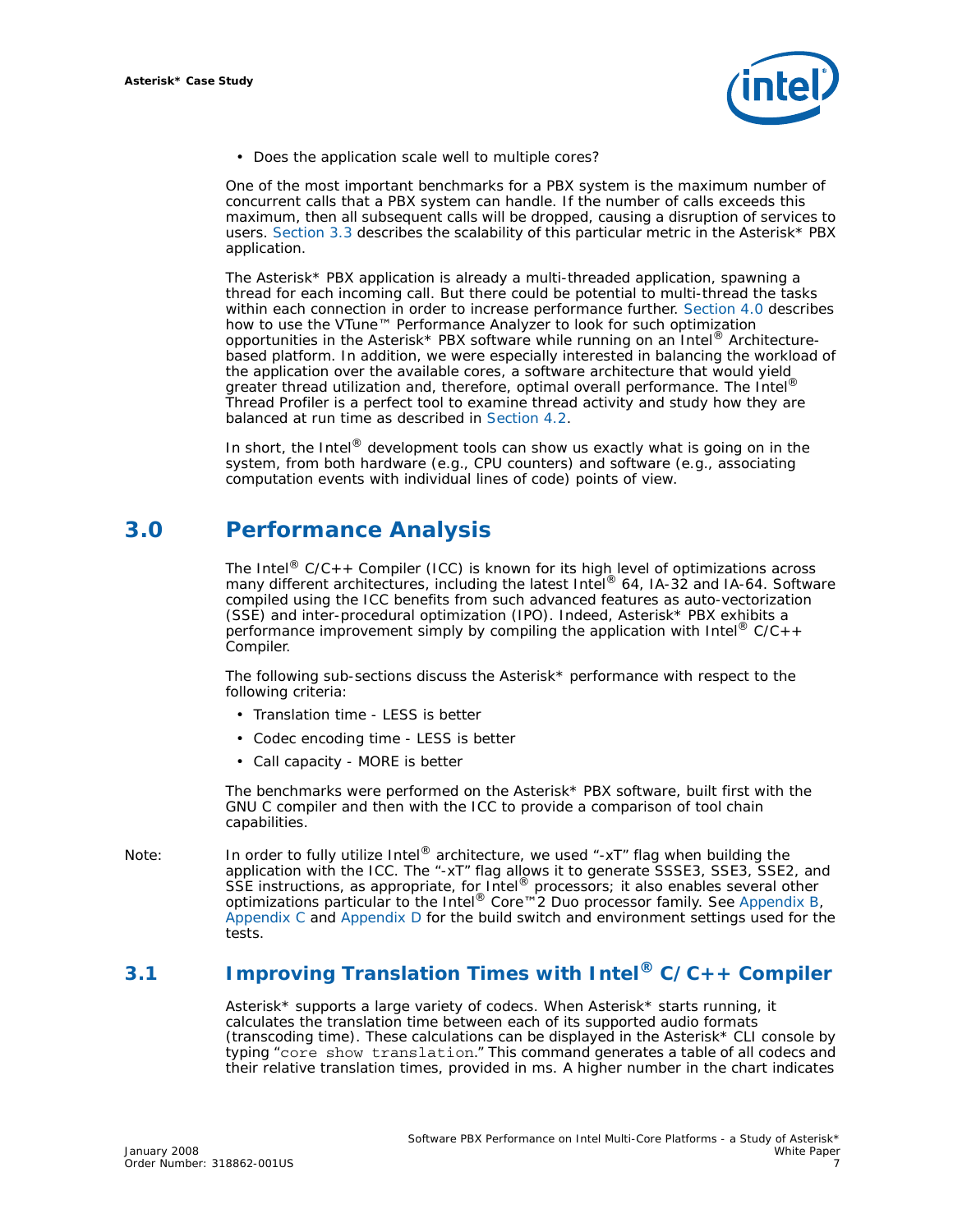

that more work is required to translate between those formats. Of course, if the formats are the same, there is no translation needed, and Asterisk\* routes the packets without any extra processing time.

[Figure 1](#page-7-0) shows the translation times required when Asterisk\* is built with the GNU C compiler. It indicates that the most time-consuming codecs are Speex and iLBC. For example, it takes 11 ms to translate every 1 s of a GSM-encoded audio stream to the Speex format while it takes 10 ms for a GSM encoded audio stream to be translated into the iLBC format.

#### <span id="page-7-0"></span>**Figure 1. Translation Times - Asterisk\* Built with GNU C Compiler**

| *CLI> core show translation |    |    |                          |              |                                                                                                                                 |   |   |   |   |    |                          |   |   |  |
|-----------------------------|----|----|--------------------------|--------------|---------------------------------------------------------------------------------------------------------------------------------|---|---|---|---|----|--------------------------|---|---|--|
|                             |    |    |                          |              | Translation times between formats (in milliseconds) for one second of data<br>Source Format (Rows) Destination Format (Columns) |   |   |   |   |    |                          |   |   |  |
|                             |    |    |                          |              |                                                                                                                                 |   |   |   |   |    |                          |   |   |  |
|                             |    |    |                          |              | g723 gsm ulaw alaw g726aal2 adpom slin lpc10 g729 speex ilbo g726 g722                                                          |   |   |   |   |    |                          |   |   |  |
| q723                        |    |    |                          |              |                                                                                                                                 |   |   |   |   |    |                          |   |   |  |
| gsm                         |    |    | 2                        | 2            | 2                                                                                                                               | 2 | 1 | З | I | 11 | 10                       | 2 | I |  |
| ulaw                        |    | -2 | $\overline{\phantom{a}}$ |              | 2                                                                                                                               | 2 |   | З | I | 11 | 10                       | 2 |   |  |
| alaw                        | I  | 2  | 1                        | I            | 2                                                                                                                               | 2 |   | З | ı | 11 | 10                       | 2 |   |  |
| q726aal2                    |    | 2  | 2                        | 2            |                                                                                                                                 | 2 |   | З | I | 11 | 10                       |   |   |  |
| adpcm                       | L. | -2 | 2                        | 2            | 2                                                                                                                               | ı |   | З | ı | 11 | 10 <sup>°</sup>          | 2 |   |  |
| slin                        |    | 1  | $\mathbf{1}$             | $\mathbf{1}$ | 1                                                                                                                               | 1 |   | 2 |   | 10 | 9                        |   |   |  |
| lpc10                       |    | 2  | 2                        | 2            | 2                                                                                                                               | 2 |   |   |   | 11 | 10                       | 2 |   |  |
| g729                        |    |    |                          |              |                                                                                                                                 |   |   |   |   |    |                          |   |   |  |
| speex                       |    | 2  | 2                        | 2            | 2                                                                                                                               | 2 |   | з |   | I  | 10                       | 2 |   |  |
| ilbc                        | ı  | 2  | 2                        | 2            | 2                                                                                                                               | 2 |   | З | I | 11 | $\overline{\phantom{a}}$ | 2 |   |  |
| q726                        |    | 2  | 2                        | 2            |                                                                                                                                 | 2 |   | з | I | 11 | 10                       |   |   |  |
| g722                        |    |    |                          |              |                                                                                                                                 |   |   |   |   |    |                          |   |   |  |
| ©IT≽                        |    |    |                          |              |                                                                                                                                 |   |   |   |   |    |                          |   |   |  |
|                             |    |    |                          |              |                                                                                                                                 |   |   |   |   |    |                          |   |   |  |

In contrast, by building Asterisk\* with the ICC, the translation time reduces immediately - and with no code changes. [Figure 2](#page-8-1) shows that it now takes 9 ms for 1 s of a GSM audio stream to be translated into the iLBC format, a 10 percent time savings.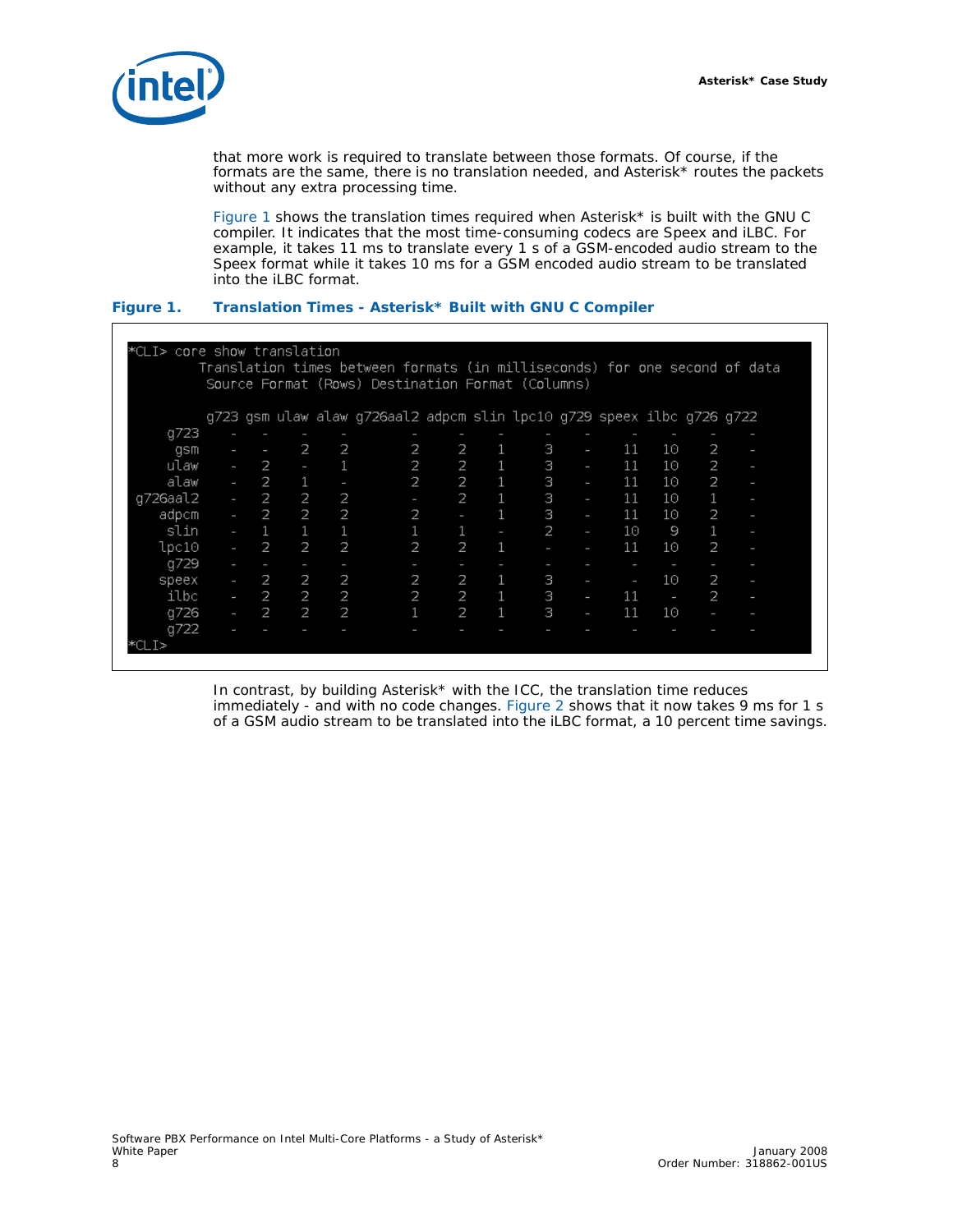

<span id="page-8-1"></span>

| Figure 2. | Translation Times - Asterisk* Built with Intel® Compiler |  |  |  |  |  |  |
|-----------|----------------------------------------------------------|--|--|--|--|--|--|
|-----------|----------------------------------------------------------|--|--|--|--|--|--|

| *CLI> core show translation |                                                                            |   |              |   |                                                                        |   |              |   |   |                 |   |   |   |  |
|-----------------------------|----------------------------------------------------------------------------|---|--------------|---|------------------------------------------------------------------------|---|--------------|---|---|-----------------|---|---|---|--|
|                             | Translation times between formats (in milliseconds) for one second of data |   |              |   |                                                                        |   |              |   |   |                 |   |   |   |  |
|                             |                                                                            |   |              |   | Source Format (Rows) Destination Format (Columns)                      |   |              |   |   |                 |   |   |   |  |
|                             |                                                                            |   |              |   |                                                                        |   |              |   |   |                 |   |   |   |  |
|                             |                                                                            |   |              |   | g723 gsm ulaw alaw g726aal2 adpom slin lpc10 g729 speex ilbo g726 g722 |   |              |   |   |                 |   |   |   |  |
| g723                        |                                                                            |   |              |   |                                                                        |   |              |   |   |                 |   |   |   |  |
| gsm                         |                                                                            |   | 2            | 2 | 2                                                                      | 2 | 1            | 2 |   | 11              | 9 | 2 |   |  |
| ulaw                        |                                                                            | 2 | I            |   | 2                                                                      | 2 | 1            | 2 |   | 11              | 9 | 2 |   |  |
| alaw                        | $\sim$                                                                     | 2 | 1            |   | 2                                                                      | 2 | $\mathbf{1}$ | 2 | ı | 11              | 9 | 2 |   |  |
| g726aal2                    | $\sim$                                                                     | 2 | 2            | 2 |                                                                        | 2 | 1            | 2 | I | 11              | 9 | 1 |   |  |
| adpcm                       | $\overline{\phantom{a}}$                                                   | 2 | 2            | 2 | 2                                                                      | I | 1            | 2 | I | 11              | 9 | 2 |   |  |
| slin                        |                                                                            | 1 | $\mathbf{1}$ |   | 1                                                                      | 1 |              |   |   | 10 <sup>°</sup> | 8 | 1 |   |  |
| lpc10                       |                                                                            | 2 | 2            | 2 | 2                                                                      | 2 | $\mathbf{1}$ |   |   | 11              | 9 | 2 | I |  |
| g729                        |                                                                            |   |              |   |                                                                        |   |              |   |   |                 |   |   |   |  |
| speex                       |                                                                            | 2 | 2            | 2 | 2                                                                      | 2 | 1            | 2 |   |                 | 9 | 2 |   |  |
| ilbc                        |                                                                            | 2 | 2            | 2 | 2                                                                      | 2 | $\mathbf{1}$ | 2 | I | 11              | I | 2 |   |  |
| g726                        | I                                                                          | 2 | 2            | 2 | 1                                                                      | 2 | $\mathbf{1}$ | 2 | I | 11              | 9 |   |   |  |
| g722                        |                                                                            |   |              |   |                                                                        |   |              |   |   |                 |   |   |   |  |
| ≫∹r i<br>- 1 >              |                                                                            |   |              |   |                                                                        |   |              |   |   |                 |   |   |   |  |
|                             |                                                                            |   |              |   |                                                                        |   |              |   |   |                 |   |   |   |  |

The improvement is not consistent across the board. For example, it seems that there is no improvement for the GSM to Speex translation. But perhaps this measurement is not precise enough to identify all differences between the applications performance built with the two tool chains (i.e., since there is a maximum of 10 percent resolution). In this case, the next section will demonstrate a finer-grained set of tests for the Speex encoder.

### <span id="page-8-0"></span>**3.2 Improving Encoding Times with Intel® C/C++ Compiler**

Speex is a free software codec for speech used often in VoIP and file based compression algorithms. Out of all the codecs supported by Asterisk\* PBX, we chose Speex for this test because it is complex enough to provide meaningful results and it is a software in the open domain.

After building and installing the Speex codec library and encoding/decoding tool on our test platform(s), we use the Linux\* time utility to display how long it takes to perform the requested audio encoding. Specifically, the encoding time for an audio wave file can be shown by typing "time -v speexenc <original.wav> <translated.spx>" in the Linux\* shell.

[Table 3](#page-9-2) illustrates the test results of measuring the time for Speex to encode the wave file described in [Table 2](#page-8-2) on an Intel® dual-core platform. The GCC-compiled application takes 1.49 s to encode while the ICC-compiled application takes only 1.33 s, a performance increase of 8 percent.

| Input file for<br><b>Speex Encoder</b> | <b>PlayTime</b>  | <b>Format</b> | <b>Sampling Rate</b> | <b>Channels</b> | <b>File Size</b> | <b>Encoded File</b><br><b>Size</b> |
|----------------------------------------|------------------|---------------|----------------------|-----------------|------------------|------------------------------------|
| Wave File                              | 102 <sub>s</sub> | Wave          | 8 kHz/16-bit         |                 | 1637802 B        | 201108 B                           |

#### <span id="page-8-2"></span>**Table 2. Audio File for Speex Encoder**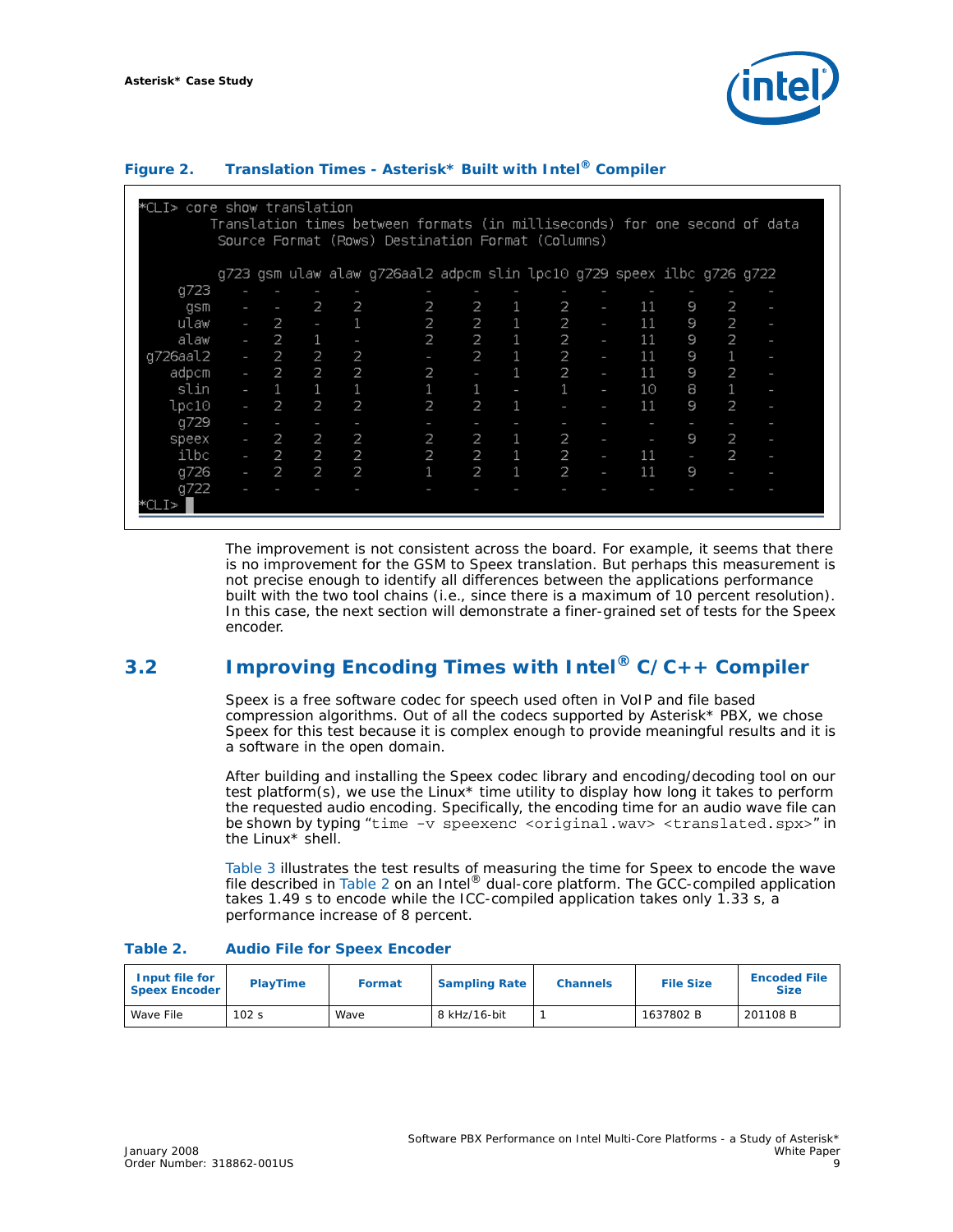

#### <span id="page-9-2"></span>**Table 3. Encoding Time for Speex Encoder on Intel® Core™2 Duo Mobile Processor T7400 at 2.16 GHz**

| # of core in Intel $^{\circledR}$<br>Core <sup>™</sup> 2 Duo Mobile<br>processor T7400 at<br>2.16 GHz | $1$ (GCC) | (ICC)    | $2$ (GCC) | $2$ (ICC) | Normalized to<br>2 GHz 1 (GCC) | Normalized to<br>2 GHz 1 (ICC) |
|-------------------------------------------------------------------------------------------------------|-----------|----------|-----------|-----------|--------------------------------|--------------------------------|
| <b>Encoding time for</b><br>102 s play time                                                           | 1.38 s    | $1.24$ s | 1.38 s    | 1.30 s    | 1.49 s                         | 1.33 s                         |

Because the Speex encoder is serialized code (like most codecs associated with the Asterisk\* PBX application), it does not take full advantage of the multi-core system available to it during this test. In other words, the encoding time will remain almost the same regardless of the number of cores used.

### <span id="page-9-0"></span>**3.3 Improving Call Capacity with ICC and Multi-core Systems**

The following sub-sections detail the performance improvements of building the Asterisk\* PBX application with the Intel® C/C++ Compiler and running it on Intel® multi-core platforms. In particular, we would like to determine if the call capacity of the application can scale with the addition of more cores to the system. And throughout this section, as in the others, we run each test twice, first with a GNU-compiled version of the executable and then with an ICC-compiled version.

### <span id="page-9-1"></span>**3.3.1 Measuring Call Capacity with Astertest**

Astertest is a Microsoft Windows\* application designed to stress test systems running Asterisk\* PBX software. This testing required the following hardware equipment:

- 1. Two Linux\* systems
	- a. One acting as an Asterisk\* origination server
	- b. One acting as an Asterisk\* test server
- 2. One Microsoft Windows XP\* system hosting the Astertest test application

When the test begins, the Astertest application will log onto both the origination server and test server through an account created in the managers.conf file residing on both systems under /etc/asterisk/. Astertest then controls the origination server to automatically make calls to the test server. At the same time, Astertest directs the test server to answer each call and playback a default GSM audio file.

For this test, we set up the system for GSM->iLBC transcoding be performed (see [Appendix F](#page-23-3)), meaning that the test server will decode GSM data into linear PCM data and then encode this PCM data into iLBC data before sending it back to origination server as the playback call. This procedure will require tremendous computing power on both the origination and test servers. When the dual quad-core system used in our tests reaches its maximum capacity of 748 calls, the test server will not be able to complete any more calls as requested from the origination server (see [Figure 3](#page-10-0) below). Further, we found that to achieve this maximum number of calls - without wasting resources - the origination server and test server must be identical in their hardware and software configuration.

*Note:* To perform this test with only one core enabled, go to your system BIOS and select the "disable" option for "core multi-processing" on the "configure advanced CPU settings" page.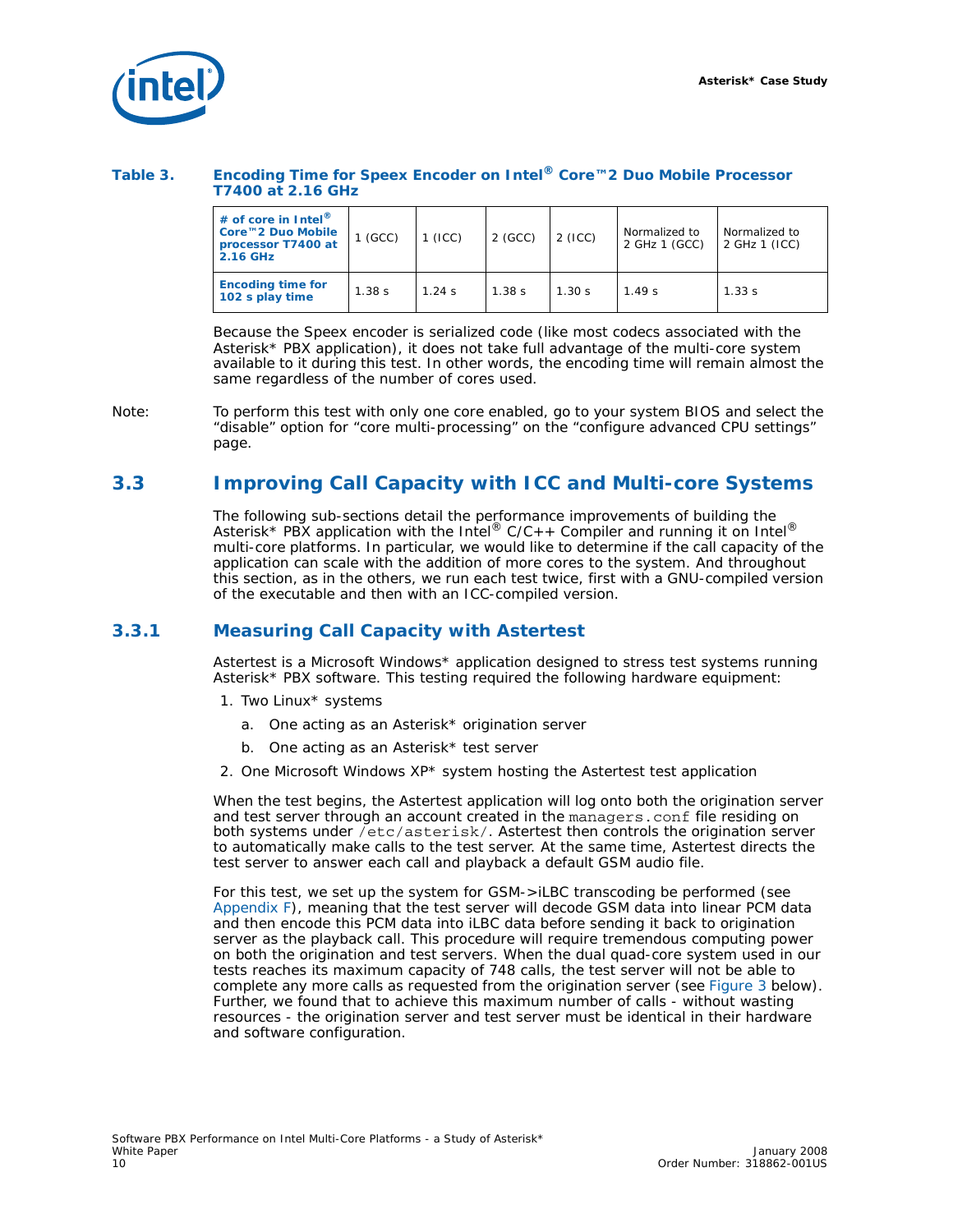#### <span id="page-10-0"></span>**Figure 3. Astertest on Dual Quad-core at 2 GHz, GSM->iLBC Transcoding (ICC Compiler)**



We measured the maximum call capacity and CPU load across a range of Intel® multicore platforms, where a varying number of cores were available/enabled:

- 8-core system at 2.00 GHz
- 4-core system at 2.33 GHz
- 2-core system at 2.16 GHz
- 1-core system at 2.16 GHz

See [Appendix A](#page-21-1) for the actual system configurations.

Later, we replicated the tests with the Asterisk\* system setup for GSM->Speex transcoding to see if there was similar behavior across codecs. Results are shown in [Table 4](#page-10-1), [Table 5,](#page-11-0) [Table 6](#page-11-1), and [Table 7.](#page-11-2)

#### <span id="page-10-1"></span>**Table 4. Maximum Playback Calls on 8-core System at 2 GHz**

| <b>Compiler</b>                     | $GSM\rightarrow ILBC$ | <b>GSM-&gt;Speex</b> |
|-------------------------------------|-----------------------|----------------------|
| GNU compiler (GCC 4.1.2)            | 673 calls             | 552 calls            |
| Intel <sup>®</sup> compiler (ICC 9) | 748 calls             | 590 calls            |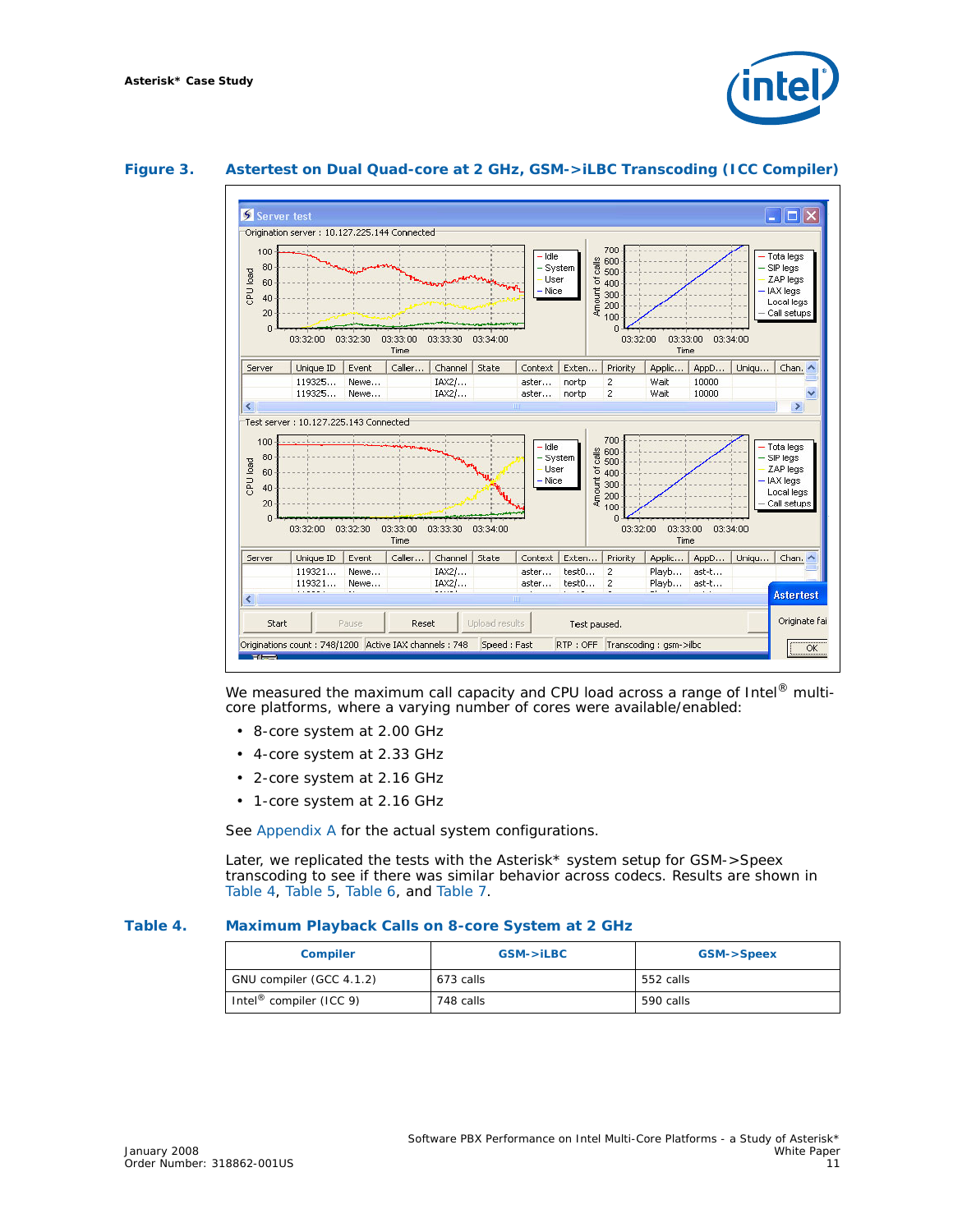

#### <span id="page-11-0"></span>**Table 5. Maximum Playback Calls on 4-core System at 2.33 GHz**

| <b>Compiler</b>                     | GSM > iLBC | <b>GSM-&gt;Speex</b> | Normalized to<br>2 GHz<br>$GSM\rightarrow ILEC$ | Normalized to<br>2 GHz<br><b>GSM-&gt;Speex</b> |
|-------------------------------------|------------|----------------------|-------------------------------------------------|------------------------------------------------|
| GNU compiler (GCC 4.1.2)            | 428 calls  | 345 calls            | 367 calls                                       | 296 calls                                      |
| Intel <sup>®</sup> compiler (ICC 9) | 482 calls  | 376 calls            | 413 calls                                       | 322 calls                                      |

#### <span id="page-11-1"></span>**Table 6. Maximum Playback Calls on 2-core System at 2.16 GHz**

| <b>Compiler</b>                     | $GSM\rightarrow ILBC$ | <b>GSM-&gt;Speex</b> | <b>Normalized to</b><br>2 GHz GSM->iLBC | Normalized to<br>2 GHz GSM-<br>$>$ Speex |
|-------------------------------------|-----------------------|----------------------|-----------------------------------------|------------------------------------------|
| GNU C compiler (GCC<br>4.1.2)       | 198 calls             | 160 calls            | 183 calls                               | 148 calls                                |
| Intel <sup>®</sup> compiler (ICC 9) | 228 calls             | 181 calls            | 211 calls                               | 168 calls                                |

#### <span id="page-11-2"></span>**Table 7. Maximum Playback Calls on 1-core at 2.16 GHz (Disable One Core in 2-core System)**

| <b>Compiler</b>                     | GSM->iLBC | <b>GSM-&gt;Speex</b> | <b>Normalized to</b><br>2 GHz<br>$GSM\rightarrow ILBC$ | Normalized to<br>2 GHz<br><b>GSM-&gt;Speex</b> |
|-------------------------------------|-----------|----------------------|--------------------------------------------------------|------------------------------------------------|
| GNU C compiler (GCC 4.1.2)          | 97 calls  | 82 calls             | 90 calls                                               | 76 calls                                       |
| Intel <sup>®</sup> compiler (ICC 9) | 117 calls | 89 calls             | 108 calls                                              | 82 calls                                       |

Each software configuration was tested using both the GNU and ICC compilers. [Table 4](#page-10-1) shows the maximum number of playback calls that can be handled by the Asterisk\* server improved 11 percent for GSM->iLBC transcoding and 6.8 percent for GSM- >Speex transcoding when the ICC-compiled executable was used.

[Figure 4](#page-12-0) gives another view of the data from [Table 4,](#page-10-1) [Table 5](#page-11-0), [Table 6,](#page-11-1) and [Table 7](#page-11-2). Specifically, it allows you to easily see that the ICC-compiled version of the application is superior, regardless of the number of cores in the platform.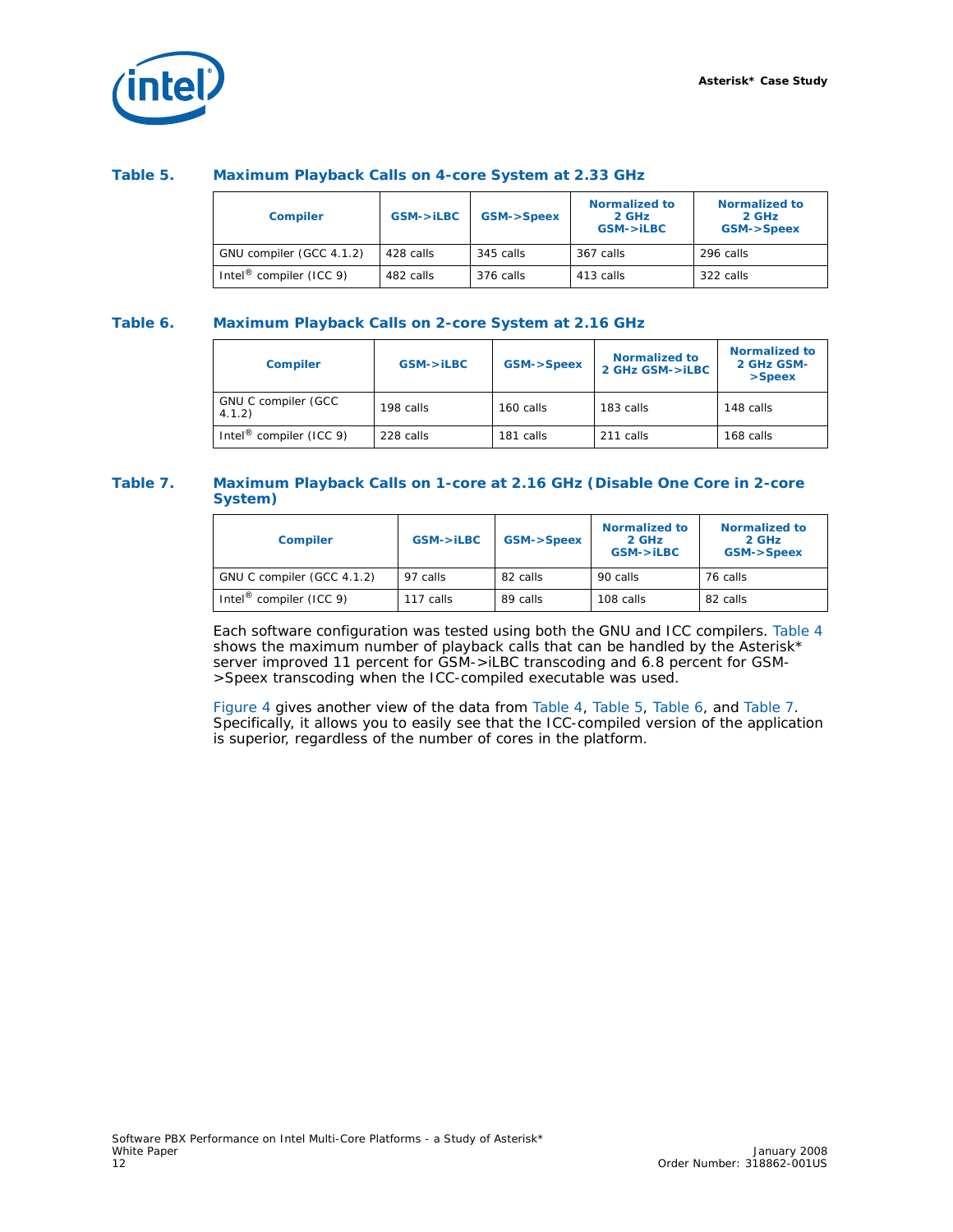



#### <span id="page-12-0"></span>**Figure 4. Numbers of Calls with Respect to Number of Cores for GSM->iLBC and GSM- >Speex**

[Table 8](#page-12-1) summarizes the performance difference between the Asterisk\* PBX applications compiled with the GNU versus the ICC compiler. In short, the ICC compiler seems to better utilize Intel® architecture, with performance improvements ranging from 6.8 percent to 20 percent.

#### <span id="page-12-1"></span>**Table 8. Performance Improvement Between Intel® Compiler and GNU Compiler**

| <b>Number of Cores in Test</b> | GSM->iLBC | <b>GSM-&gt;Speex</b> |
|--------------------------------|-----------|----------------------|
|                                | 20%       | 7.8%                 |
|                                | 15.3%     | 13.5%                |
|                                | 12.5%     | 8.7%                 |
| 8                              | 11%       | 6.8%                 |

As mentioned in the Note at the beginning of [Section 3.0,](#page-6-0) we used the "-xT" flag to generate SSE instructions when compiling Asterisk\* with ICC. For IA-32 architecture, SSE contains eight 128-bit registers known as XMM0 through XMM7 while the x64 extensions added eight more registers, XMM8 through XMM15. By disassembling and investigating the object file of iCBSearch function, we found that GCC 4.1.2 20061115 in the openSUSE\* 10.2 x86-64 distribution does not utilize registers XMM8- XMM15. That is one of the reasons why ICC provides better performance than GCC. The GCC compiler does recognize that CPU is x86-64 architecture, but it does not make as good of use of the hardware features as ICC does (in our case, the XMM8–XMM15 registers).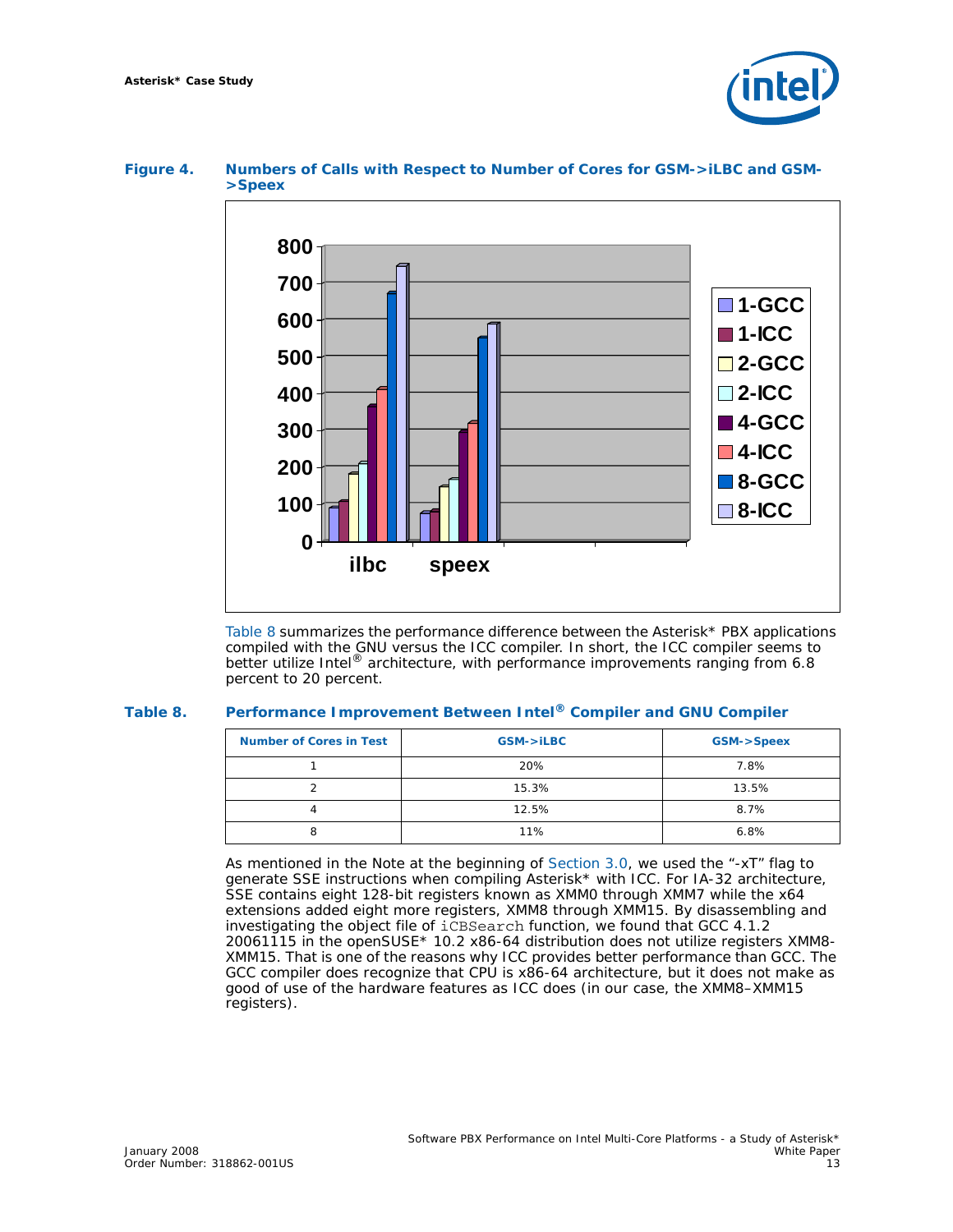

### <span id="page-13-0"></span>**3.3.2 Determining Application Scaling**

Our last set of tests before more in-depth analysis using the Intel® VTune<sup>™</sup> Performance Analyzer is designed to measure application scaling on a given multi-core platform as we allocate more and more of its cores to the task.

The first test machine is a dual-socket, dual-core platform with Dual-Core Intel<sup>®</sup> Xeon<sup>®</sup> processors 5140 running at 2.33 GHz. The CPU's Power Utility allows us to enable or disable each one of the four cores from executing the application at any given time. For example, to disable core 0 processor from running the Asterisk\* application, we used the following command:

"nice -n -20 WoodcrestMaxPowerIA32e -core0"

By changing the parameters of this command, we can study how the number of cores enabled in the system affects the maximum call capacity. [Table 9](#page-13-1) lists the maximum number of calls that can be handled on the 4-core system.

#### <span id="page-13-1"></span>**Table 9. Maximum Calls on 4-core System**

| $#$ of Core<br>(Dual-Core Intel <sup>®</sup> Xeon <sup>®</sup> Processor<br>5140 at 2.33 GHz) | $#$ of Calls<br>$(ICC$ $GSM$ -> $i$ LBC $)$ | Normalized to 2 GHz<br>$#$ of Calls<br>$(ICC$ GSM- $>$ iLBC) | <b>Normalized Index</b> |
|-----------------------------------------------------------------------------------------------|---------------------------------------------|--------------------------------------------------------------|-------------------------|
| 1 (cores 0–2 disabled)                                                                        | 130                                         | 111                                                          |                         |
| 2 (cores 0-1 disabled)                                                                        | 262                                         | 225                                                          | 2.01                    |
| 3 (core 0 disabled)                                                                           | 375                                         | 322                                                          | 2.88                    |
| 4 (no cores disabled)                                                                         | 478                                         | 410                                                          | 3.67                    |

Similarly, we use the CPU Power Utility on our second test machine, a dual-socket, quad-core platform with Quad-Core Intel<sup>®</sup> Xeon<sup>®</sup> processors E5335 running at 2.0 GHz to enable and disable each one of its eight cores, in turn. For example, we disable core 0 by typing the following command:

"nice -n -20 ClovertownMaxPowerIA32e -core0".

#### <span id="page-13-2"></span>**Table 10. Maximum Calls on 8-core System**

| # of Core (Quad-Core Intel <sup>®</sup> Xeon® Processor<br>E5335 at 2 GHz) | # of Calls (ICC GSM->iLBC) | <b>Normalized Index</b> |
|----------------------------------------------------------------------------|----------------------------|-------------------------|
| 1 (cores 0–6 disabled)                                                     | 110                        |                         |
| 2 (cores 0-5 disabled)                                                     | 247                        | 2.25                    |
| 3 (cores 0-4 disabled)                                                     | 338                        | 3.07                    |
| 4 (cores 0-3 disabled)                                                     | 444                        | 4.03                    |
| 5 (cores 0-2 disabled)                                                     | 538                        | 4.89                    |
| 6 (cores 0-1 disabled)                                                     | 623                        | 5.66                    |
| 7 (core 0 disabled)                                                        | 693                        | 6.3                     |
| 8 (no cores disabled)                                                      | 769                        | 6.99                    |

Comparing [Table 10](#page-13-2) to [Table 9,](#page-13-1) the result of the 1-core case is basically the same. However, it is interesting to note that in the 2- to 4-core cases, there is a better scaling factor in the 8-core (dual quad-core) system compared to the 4-core (dual dual-core) system. While the FSB speeds and other components are the same on both systems, the 8-core system contains 8 MB L2 cache and the 4-core system contains 4 MB L2 cache. Apparently, the larger L2 cache makes the significant performance difference in these cases.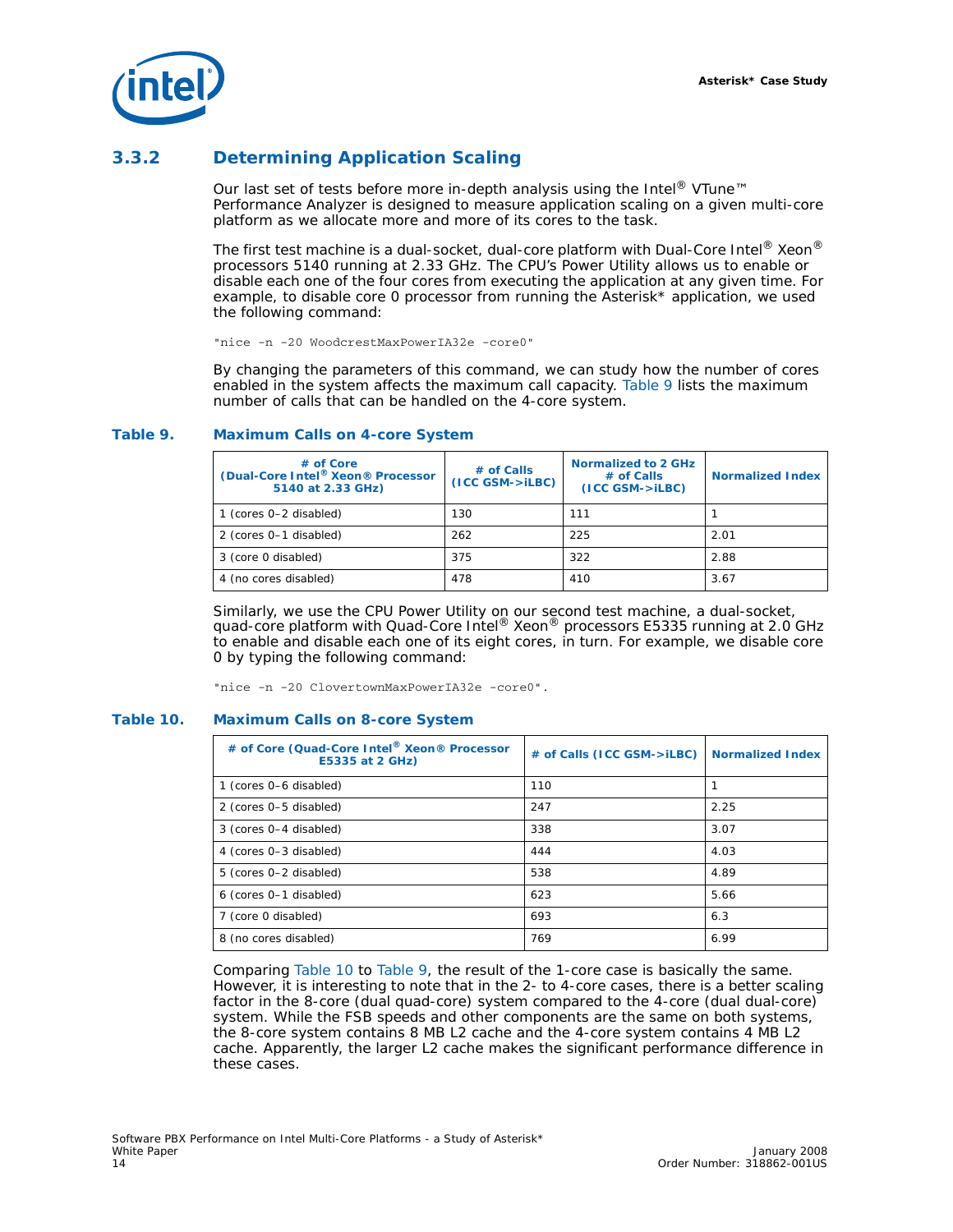

## <span id="page-14-0"></span>**4.0 Analyzing Asterisk\* Using Intel® Tools**

Asterisk\* documentation states that the software architecture is set up so that a new thread is started for each active call. Our tests maxed out at about 100 calls per core, meaning that there are about 100 corresponding threads per core. With this in mind, consider the following cases for increasing the call capacity as measured by Astertest:

- 1. In a single core system, we would have to improve the performance of the iLBC/ Speex encoders. And since these are written as single-threaded, serialized code, we would need to actually overhaul the algorithm, an effort which is beyond the scope of this publication.
- 2. In a multi-core system, performance of iLBC/Speex encoders can be improved by threading. In other words, we can aim to develop a parallelized version of each encoder for a multi-core system.

Following the multi-core case, we will use both the Intel<sup>®</sup> VTune™ Performance Analyzer and the Intel $^{\circledR}$  Threading Tools to see if the threading of the encoders is possible and the best way to utilize those tools. The following subsections all use the ICC-compiled version of the Asterisk\* PBX application.

### <span id="page-14-1"></span>**4.1 Intel® VTune™ Performance Analyzer**

We used the Intel<sup>®</sup> VTune™ Quick Performance Analysis wizard (QPA) to perform our application analysis. More specifically, we used the wizard defaults to capture run-time data via both the "Sampling" and "Call Graph" tools (noting that "Counter Monitor" data collection is only supported when analyzing an application running in a Microsoft Windows<sup>\*</sup> environment).

The following sections describe the data that we collected, and provide commentary with an eye towards potential multi-threading opportunities.

### <span id="page-14-2"></span>**4.1.1 Finding Hot-spots with Sampling Tool**

The Sampling Tool of the Intel<sup>®</sup> VTune<sup>™</sup> Performance Analyzer is a good way to correlate CPU events with specific areas of application code. One of the default metrics that it captures is CPU\_CLK; this metric is helpful in identifying the areas of code in which the application is spending most of its time.

On a dual-core-based test run with 200 calls, there are hundreds of threads, and [Figure 5](#page-15-0) shows that each thread takes 0.49%~0.56% of the total CPU\_CLK time during this particular run. This value varies among threads because every thread is spawned in different order, and therefore, a given run of the application may yield slightly more work for one thread versus another at any given time. The sampling results can also be expanded on a function-by-function basis which shows that the iCBSearch function takes about 56.83% of the CPU\_CLK time across all operating threads.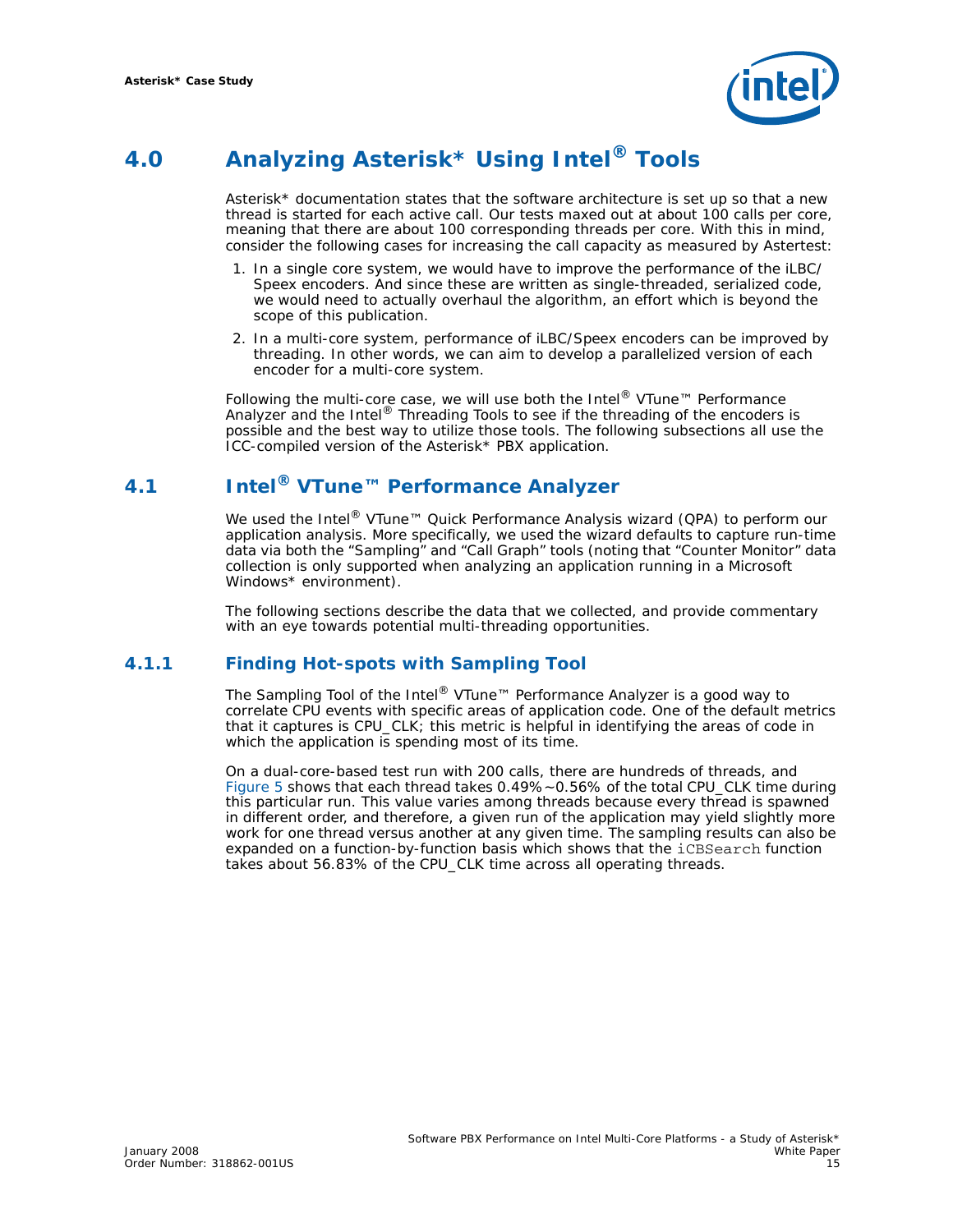

<span id="page-15-0"></span>

| Figure 5. |  | Intel <sup>®</sup> VTune <sup>™</sup> Analyzer Sampling Results - Display Threads |  |  |
|-----------|--|-----------------------------------------------------------------------------------|--|--|

| 과<br>뺏<br>同<br>星<br>ō.<br>o<br>门<br>圓<br>罒<br>₽<br>Clocks<br>Events /<br>CPU<br><b>INST</b><br>CPU CLK U<br><b>INST RETIR</b><br>CPU<br><b>INST</b><br>per<br>Process Path<br>Process ID<br>Thread<br>Process<br>ThreadID<br>%<br>%<br>sampl<br>sampl<br>events<br>events<br>Instru<br>Clocks per Instruction<br>31436<br>thread107<br>223<br>316<br>0.56%<br>0.46%<br>481.234.000<br>681,928,000 32663<br>asterisk<br>0.706<br>/usr/sbin/<br>CPU CLK UNHALTE.<br>212<br>311<br>0.682<br>0.53%<br>31436<br>thread191<br>asterisk<br>0.45%<br>457,496,000<br>671.138.000 32346<br>/usr/sbin/<br>CPU CLK UNHALTE.<br>0.665<br>0.53%<br>0.46%<br>thread206<br>210<br>316<br>453.180.000<br>681.928.000 32435<br>31436<br>asterisk<br>/usr/sbin/<br>CPU CLK UNHALTE.<br>0.674<br>0.52%<br>thread50<br>asterisk<br>209<br>310<br>0.45%<br>451.022.000<br>668.980.000 32562<br>31436<br>/usr/sbin/<br>INST RETIRED.ANY!<br>thread144<br>0.651<br>0.52%<br>0.47%<br>451,022,000<br>692,718,000 32387<br>asterisk<br>209<br>321<br>/usr/sbin/<br>31436<br>INST RETIRED.ANY 6<br>thread123<br>310<br>0.671<br>0.52%<br>0.45%<br>448,864,000<br>668.980.000 32586<br>31436<br>208<br>asterisk<br>/usr/sbin/<br>INST RETIRED.ANY<br>thread226<br>208<br>319<br>0.652<br>0.52%<br>0.46%<br>448.864.000<br>688.402.000 32750<br>31436<br>asterisk<br>/usr/sbin/<br>0.52%<br>444,548,000<br>31436<br>thread117<br>206<br>339<br>0.608<br>0.49%<br>731 562 000 32479<br>asterisk<br>/usr/sbin/<br>thread77<br>205<br>314<br>0.653<br>0.51%<br>0.45%<br>442.390.000<br>31436<br>asterisk<br>677.612.000 32613<br>/usr/sbin/<br>31436<br>thread8<br>204<br>337<br>0.605<br>0.51%<br>0.49%<br>440,232,000<br>727,246,000 32647<br>/usr/sbin/<br>asterisk<br>thread95<br>310<br>0.658<br>0.51%<br>0.45%<br>440.232.000<br>668,980,000 32489<br>31436<br>asterisk<br>204<br>/usr/sbin/<br>thread132<br>0.668<br>31436<br>asterisk<br>203<br>304<br>0.51%<br>0.44%<br>438.074.000<br>656.032.000 32701<br>/usr/sbin/<br>thread171<br>202<br>0.594<br>0.51%<br>733.720.000 32659<br>31436<br>asterisk<br>340<br>0.49%<br>435.916.000<br>/usr/sbin/<br>0.613<br>0.50%<br>0.48%<br>thread193<br>201<br>328<br>433,758,000<br>707,824,000 32570<br>31436<br>asterisk<br>/usr/sbin/<br>thread82<br>200<br>314<br>0.637<br>0.50%<br>0.45%<br>431,600,000<br>677,612,000 32450<br>31436<br>asterisk<br>/usr/sbin/<br>0.50%<br>653.874.000 32603<br>thread118<br>200<br>303<br>0.660<br>0.44%<br>431,600,000<br>31436<br>asterisk<br>/usr/sbin/<br>thread137<br>200<br>325<br>0.615<br>0.50%<br>0.47%<br>431.600.000<br>701.350.000 32766<br>31436<br>asterisk<br>/usr/sbin/<br>31436<br>thread38<br>199<br>291<br>0.684<br>0.50%<br>0.42%<br>429,442,000<br>627,978,000 32590<br>asterisk<br>/usr/sbin/<br>31436<br>thread92<br>199<br>0.670<br>0.50%<br>0.43%<br>429,442,000<br>640,926,000 32609<br>asterisk<br>297<br>/usr/sbin/<br>0.50%<br>0.42%<br>31436<br>thread134<br>asterisk<br>198<br>291<br>0.680<br>427.284.000<br>627.978.000 32572<br>/usr/sbin/<br>thread129<br>342<br>0.579<br>0.50%<br>31436<br>asterisk<br>198<br>0.50%<br>427,284,000<br>738.036.000 32501<br>/usr/sbin/<br>thread192<br>0.588<br>31436<br>asterisk<br>197<br>335<br>0.49%<br>0.49%<br>425,126,000<br>722,930,000 32623<br>/usr/sbin/<br>thread119<br>197<br>304<br>0.648<br>0.49%<br>656.032.000 304<br>31436<br>asterisk<br>0.44%<br>425.126.000<br>/usr/sbin/<br>thread120<br>197<br>0.618<br>0.49%<br>425,126,000<br>688,402,000 32421<br>31436<br>asterisk<br>319<br>0.46%<br>/usr/sbin/<br>thread9<br>196<br>322<br>0.609<br>0.49%<br>0.47%<br>422.968.000<br>31436<br>694.876.000 32338<br>asterisk<br>/usr/sbin/<br>$\overline{\phantom{0}}$<br>HE<br>CPU ID<br>Activity ID<br>Activity Result<br><b>Total Samples</b><br>Machine Name<br>Idle time<br>Duration<br>12<br>Wed Nov 28 17:14:20 2007 - Sampling Results [127.0.0.1]<br>110899<br>21.516<br>linux-core2-1-ws127.0.0.2<br>Intel(R)<br>1.31%<br>10<br>1.23%<br>1<br>w<br>▸<br>Processes<br>Threads<br>Modules<br>Hotspots | Wed Nov 28 17:14:20 2007 - Sampling Results [127.0.0.1] X |  |  |  | iCBSearch.c |  |  |  | ۵Ã                       |
|------------------------------------------------------------------------------------------------------------------------------------------------------------------------------------------------------------------------------------------------------------------------------------------------------------------------------------------------------------------------------------------------------------------------------------------------------------------------------------------------------------------------------------------------------------------------------------------------------------------------------------------------------------------------------------------------------------------------------------------------------------------------------------------------------------------------------------------------------------------------------------------------------------------------------------------------------------------------------------------------------------------------------------------------------------------------------------------------------------------------------------------------------------------------------------------------------------------------------------------------------------------------------------------------------------------------------------------------------------------------------------------------------------------------------------------------------------------------------------------------------------------------------------------------------------------------------------------------------------------------------------------------------------------------------------------------------------------------------------------------------------------------------------------------------------------------------------------------------------------------------------------------------------------------------------------------------------------------------------------------------------------------------------------------------------------------------------------------------------------------------------------------------------------------------------------------------------------------------------------------------------------------------------------------------------------------------------------------------------------------------------------------------------------------------------------------------------------------------------------------------------------------------------------------------------------------------------------------------------------------------------------------------------------------------------------------------------------------------------------------------------------------------------------------------------------------------------------------------------------------------------------------------------------------------------------------------------------------------------------------------------------------------------------------------------------------------------------------------------------------------------------------------------------------------------------------------------------------------------------------------------------------------------------------------------------------------------------------------------------------------------------------------------------------------------------------------------------------------------------------------------------------------------------------------------------------------------------------------------------------------------------------------------------------------------------------------------------------------------------------------------------------------------------------------------------------------------------------------------------------------------------------------------------------------------------------------------------------------------------------------------------------------------------------------|-----------------------------------------------------------|--|--|--|-------------|--|--|--|--------------------------|
|                                                                                                                                                                                                                                                                                                                                                                                                                                                                                                                                                                                                                                                                                                                                                                                                                                                                                                                                                                                                                                                                                                                                                                                                                                                                                                                                                                                                                                                                                                                                                                                                                                                                                                                                                                                                                                                                                                                                                                                                                                                                                                                                                                                                                                                                                                                                                                                                                                                                                                                                                                                                                                                                                                                                                                                                                                                                                                                                                                                                                                                                                                                                                                                                                                                                                                                                                                                                                                                                                                                                                                                                                                                                                                                                                                                                                                                                                                                                                                                                                                                      |                                                           |  |  |  |             |  |  |  |                          |
|                                                                                                                                                                                                                                                                                                                                                                                                                                                                                                                                                                                                                                                                                                                                                                                                                                                                                                                                                                                                                                                                                                                                                                                                                                                                                                                                                                                                                                                                                                                                                                                                                                                                                                                                                                                                                                                                                                                                                                                                                                                                                                                                                                                                                                                                                                                                                                                                                                                                                                                                                                                                                                                                                                                                                                                                                                                                                                                                                                                                                                                                                                                                                                                                                                                                                                                                                                                                                                                                                                                                                                                                                                                                                                                                                                                                                                                                                                                                                                                                                                                      |                                                           |  |  |  |             |  |  |  |                          |
|                                                                                                                                                                                                                                                                                                                                                                                                                                                                                                                                                                                                                                                                                                                                                                                                                                                                                                                                                                                                                                                                                                                                                                                                                                                                                                                                                                                                                                                                                                                                                                                                                                                                                                                                                                                                                                                                                                                                                                                                                                                                                                                                                                                                                                                                                                                                                                                                                                                                                                                                                                                                                                                                                                                                                                                                                                                                                                                                                                                                                                                                                                                                                                                                                                                                                                                                                                                                                                                                                                                                                                                                                                                                                                                                                                                                                                                                                                                                                                                                                                                      |                                                           |  |  |  |             |  |  |  |                          |
|                                                                                                                                                                                                                                                                                                                                                                                                                                                                                                                                                                                                                                                                                                                                                                                                                                                                                                                                                                                                                                                                                                                                                                                                                                                                                                                                                                                                                                                                                                                                                                                                                                                                                                                                                                                                                                                                                                                                                                                                                                                                                                                                                                                                                                                                                                                                                                                                                                                                                                                                                                                                                                                                                                                                                                                                                                                                                                                                                                                                                                                                                                                                                                                                                                                                                                                                                                                                                                                                                                                                                                                                                                                                                                                                                                                                                                                                                                                                                                                                                                                      |                                                           |  |  |  |             |  |  |  |                          |
|                                                                                                                                                                                                                                                                                                                                                                                                                                                                                                                                                                                                                                                                                                                                                                                                                                                                                                                                                                                                                                                                                                                                                                                                                                                                                                                                                                                                                                                                                                                                                                                                                                                                                                                                                                                                                                                                                                                                                                                                                                                                                                                                                                                                                                                                                                                                                                                                                                                                                                                                                                                                                                                                                                                                                                                                                                                                                                                                                                                                                                                                                                                                                                                                                                                                                                                                                                                                                                                                                                                                                                                                                                                                                                                                                                                                                                                                                                                                                                                                                                                      |                                                           |  |  |  |             |  |  |  |                          |
|                                                                                                                                                                                                                                                                                                                                                                                                                                                                                                                                                                                                                                                                                                                                                                                                                                                                                                                                                                                                                                                                                                                                                                                                                                                                                                                                                                                                                                                                                                                                                                                                                                                                                                                                                                                                                                                                                                                                                                                                                                                                                                                                                                                                                                                                                                                                                                                                                                                                                                                                                                                                                                                                                                                                                                                                                                                                                                                                                                                                                                                                                                                                                                                                                                                                                                                                                                                                                                                                                                                                                                                                                                                                                                                                                                                                                                                                                                                                                                                                                                                      |                                                           |  |  |  |             |  |  |  |                          |
|                                                                                                                                                                                                                                                                                                                                                                                                                                                                                                                                                                                                                                                                                                                                                                                                                                                                                                                                                                                                                                                                                                                                                                                                                                                                                                                                                                                                                                                                                                                                                                                                                                                                                                                                                                                                                                                                                                                                                                                                                                                                                                                                                                                                                                                                                                                                                                                                                                                                                                                                                                                                                                                                                                                                                                                                                                                                                                                                                                                                                                                                                                                                                                                                                                                                                                                                                                                                                                                                                                                                                                                                                                                                                                                                                                                                                                                                                                                                                                                                                                                      |                                                           |  |  |  |             |  |  |  |                          |
|                                                                                                                                                                                                                                                                                                                                                                                                                                                                                                                                                                                                                                                                                                                                                                                                                                                                                                                                                                                                                                                                                                                                                                                                                                                                                                                                                                                                                                                                                                                                                                                                                                                                                                                                                                                                                                                                                                                                                                                                                                                                                                                                                                                                                                                                                                                                                                                                                                                                                                                                                                                                                                                                                                                                                                                                                                                                                                                                                                                                                                                                                                                                                                                                                                                                                                                                                                                                                                                                                                                                                                                                                                                                                                                                                                                                                                                                                                                                                                                                                                                      |                                                           |  |  |  |             |  |  |  |                          |
|                                                                                                                                                                                                                                                                                                                                                                                                                                                                                                                                                                                                                                                                                                                                                                                                                                                                                                                                                                                                                                                                                                                                                                                                                                                                                                                                                                                                                                                                                                                                                                                                                                                                                                                                                                                                                                                                                                                                                                                                                                                                                                                                                                                                                                                                                                                                                                                                                                                                                                                                                                                                                                                                                                                                                                                                                                                                                                                                                                                                                                                                                                                                                                                                                                                                                                                                                                                                                                                                                                                                                                                                                                                                                                                                                                                                                                                                                                                                                                                                                                                      |                                                           |  |  |  |             |  |  |  |                          |
|                                                                                                                                                                                                                                                                                                                                                                                                                                                                                                                                                                                                                                                                                                                                                                                                                                                                                                                                                                                                                                                                                                                                                                                                                                                                                                                                                                                                                                                                                                                                                                                                                                                                                                                                                                                                                                                                                                                                                                                                                                                                                                                                                                                                                                                                                                                                                                                                                                                                                                                                                                                                                                                                                                                                                                                                                                                                                                                                                                                                                                                                                                                                                                                                                                                                                                                                                                                                                                                                                                                                                                                                                                                                                                                                                                                                                                                                                                                                                                                                                                                      |                                                           |  |  |  |             |  |  |  |                          |
|                                                                                                                                                                                                                                                                                                                                                                                                                                                                                                                                                                                                                                                                                                                                                                                                                                                                                                                                                                                                                                                                                                                                                                                                                                                                                                                                                                                                                                                                                                                                                                                                                                                                                                                                                                                                                                                                                                                                                                                                                                                                                                                                                                                                                                                                                                                                                                                                                                                                                                                                                                                                                                                                                                                                                                                                                                                                                                                                                                                                                                                                                                                                                                                                                                                                                                                                                                                                                                                                                                                                                                                                                                                                                                                                                                                                                                                                                                                                                                                                                                                      |                                                           |  |  |  |             |  |  |  |                          |
|                                                                                                                                                                                                                                                                                                                                                                                                                                                                                                                                                                                                                                                                                                                                                                                                                                                                                                                                                                                                                                                                                                                                                                                                                                                                                                                                                                                                                                                                                                                                                                                                                                                                                                                                                                                                                                                                                                                                                                                                                                                                                                                                                                                                                                                                                                                                                                                                                                                                                                                                                                                                                                                                                                                                                                                                                                                                                                                                                                                                                                                                                                                                                                                                                                                                                                                                                                                                                                                                                                                                                                                                                                                                                                                                                                                                                                                                                                                                                                                                                                                      |                                                           |  |  |  |             |  |  |  |                          |
|                                                                                                                                                                                                                                                                                                                                                                                                                                                                                                                                                                                                                                                                                                                                                                                                                                                                                                                                                                                                                                                                                                                                                                                                                                                                                                                                                                                                                                                                                                                                                                                                                                                                                                                                                                                                                                                                                                                                                                                                                                                                                                                                                                                                                                                                                                                                                                                                                                                                                                                                                                                                                                                                                                                                                                                                                                                                                                                                                                                                                                                                                                                                                                                                                                                                                                                                                                                                                                                                                                                                                                                                                                                                                                                                                                                                                                                                                                                                                                                                                                                      |                                                           |  |  |  |             |  |  |  |                          |
|                                                                                                                                                                                                                                                                                                                                                                                                                                                                                                                                                                                                                                                                                                                                                                                                                                                                                                                                                                                                                                                                                                                                                                                                                                                                                                                                                                                                                                                                                                                                                                                                                                                                                                                                                                                                                                                                                                                                                                                                                                                                                                                                                                                                                                                                                                                                                                                                                                                                                                                                                                                                                                                                                                                                                                                                                                                                                                                                                                                                                                                                                                                                                                                                                                                                                                                                                                                                                                                                                                                                                                                                                                                                                                                                                                                                                                                                                                                                                                                                                                                      |                                                           |  |  |  |             |  |  |  |                          |
|                                                                                                                                                                                                                                                                                                                                                                                                                                                                                                                                                                                                                                                                                                                                                                                                                                                                                                                                                                                                                                                                                                                                                                                                                                                                                                                                                                                                                                                                                                                                                                                                                                                                                                                                                                                                                                                                                                                                                                                                                                                                                                                                                                                                                                                                                                                                                                                                                                                                                                                                                                                                                                                                                                                                                                                                                                                                                                                                                                                                                                                                                                                                                                                                                                                                                                                                                                                                                                                                                                                                                                                                                                                                                                                                                                                                                                                                                                                                                                                                                                                      |                                                           |  |  |  |             |  |  |  |                          |
|                                                                                                                                                                                                                                                                                                                                                                                                                                                                                                                                                                                                                                                                                                                                                                                                                                                                                                                                                                                                                                                                                                                                                                                                                                                                                                                                                                                                                                                                                                                                                                                                                                                                                                                                                                                                                                                                                                                                                                                                                                                                                                                                                                                                                                                                                                                                                                                                                                                                                                                                                                                                                                                                                                                                                                                                                                                                                                                                                                                                                                                                                                                                                                                                                                                                                                                                                                                                                                                                                                                                                                                                                                                                                                                                                                                                                                                                                                                                                                                                                                                      |                                                           |  |  |  |             |  |  |  |                          |
|                                                                                                                                                                                                                                                                                                                                                                                                                                                                                                                                                                                                                                                                                                                                                                                                                                                                                                                                                                                                                                                                                                                                                                                                                                                                                                                                                                                                                                                                                                                                                                                                                                                                                                                                                                                                                                                                                                                                                                                                                                                                                                                                                                                                                                                                                                                                                                                                                                                                                                                                                                                                                                                                                                                                                                                                                                                                                                                                                                                                                                                                                                                                                                                                                                                                                                                                                                                                                                                                                                                                                                                                                                                                                                                                                                                                                                                                                                                                                                                                                                                      |                                                           |  |  |  |             |  |  |  |                          |
|                                                                                                                                                                                                                                                                                                                                                                                                                                                                                                                                                                                                                                                                                                                                                                                                                                                                                                                                                                                                                                                                                                                                                                                                                                                                                                                                                                                                                                                                                                                                                                                                                                                                                                                                                                                                                                                                                                                                                                                                                                                                                                                                                                                                                                                                                                                                                                                                                                                                                                                                                                                                                                                                                                                                                                                                                                                                                                                                                                                                                                                                                                                                                                                                                                                                                                                                                                                                                                                                                                                                                                                                                                                                                                                                                                                                                                                                                                                                                                                                                                                      |                                                           |  |  |  |             |  |  |  |                          |
|                                                                                                                                                                                                                                                                                                                                                                                                                                                                                                                                                                                                                                                                                                                                                                                                                                                                                                                                                                                                                                                                                                                                                                                                                                                                                                                                                                                                                                                                                                                                                                                                                                                                                                                                                                                                                                                                                                                                                                                                                                                                                                                                                                                                                                                                                                                                                                                                                                                                                                                                                                                                                                                                                                                                                                                                                                                                                                                                                                                                                                                                                                                                                                                                                                                                                                                                                                                                                                                                                                                                                                                                                                                                                                                                                                                                                                                                                                                                                                                                                                                      |                                                           |  |  |  |             |  |  |  |                          |
|                                                                                                                                                                                                                                                                                                                                                                                                                                                                                                                                                                                                                                                                                                                                                                                                                                                                                                                                                                                                                                                                                                                                                                                                                                                                                                                                                                                                                                                                                                                                                                                                                                                                                                                                                                                                                                                                                                                                                                                                                                                                                                                                                                                                                                                                                                                                                                                                                                                                                                                                                                                                                                                                                                                                                                                                                                                                                                                                                                                                                                                                                                                                                                                                                                                                                                                                                                                                                                                                                                                                                                                                                                                                                                                                                                                                                                                                                                                                                                                                                                                      |                                                           |  |  |  |             |  |  |  |                          |
|                                                                                                                                                                                                                                                                                                                                                                                                                                                                                                                                                                                                                                                                                                                                                                                                                                                                                                                                                                                                                                                                                                                                                                                                                                                                                                                                                                                                                                                                                                                                                                                                                                                                                                                                                                                                                                                                                                                                                                                                                                                                                                                                                                                                                                                                                                                                                                                                                                                                                                                                                                                                                                                                                                                                                                                                                                                                                                                                                                                                                                                                                                                                                                                                                                                                                                                                                                                                                                                                                                                                                                                                                                                                                                                                                                                                                                                                                                                                                                                                                                                      |                                                           |  |  |  |             |  |  |  |                          |
|                                                                                                                                                                                                                                                                                                                                                                                                                                                                                                                                                                                                                                                                                                                                                                                                                                                                                                                                                                                                                                                                                                                                                                                                                                                                                                                                                                                                                                                                                                                                                                                                                                                                                                                                                                                                                                                                                                                                                                                                                                                                                                                                                                                                                                                                                                                                                                                                                                                                                                                                                                                                                                                                                                                                                                                                                                                                                                                                                                                                                                                                                                                                                                                                                                                                                                                                                                                                                                                                                                                                                                                                                                                                                                                                                                                                                                                                                                                                                                                                                                                      |                                                           |  |  |  |             |  |  |  |                          |
|                                                                                                                                                                                                                                                                                                                                                                                                                                                                                                                                                                                                                                                                                                                                                                                                                                                                                                                                                                                                                                                                                                                                                                                                                                                                                                                                                                                                                                                                                                                                                                                                                                                                                                                                                                                                                                                                                                                                                                                                                                                                                                                                                                                                                                                                                                                                                                                                                                                                                                                                                                                                                                                                                                                                                                                                                                                                                                                                                                                                                                                                                                                                                                                                                                                                                                                                                                                                                                                                                                                                                                                                                                                                                                                                                                                                                                                                                                                                                                                                                                                      |                                                           |  |  |  |             |  |  |  |                          |
|                                                                                                                                                                                                                                                                                                                                                                                                                                                                                                                                                                                                                                                                                                                                                                                                                                                                                                                                                                                                                                                                                                                                                                                                                                                                                                                                                                                                                                                                                                                                                                                                                                                                                                                                                                                                                                                                                                                                                                                                                                                                                                                                                                                                                                                                                                                                                                                                                                                                                                                                                                                                                                                                                                                                                                                                                                                                                                                                                                                                                                                                                                                                                                                                                                                                                                                                                                                                                                                                                                                                                                                                                                                                                                                                                                                                                                                                                                                                                                                                                                                      |                                                           |  |  |  |             |  |  |  |                          |
|                                                                                                                                                                                                                                                                                                                                                                                                                                                                                                                                                                                                                                                                                                                                                                                                                                                                                                                                                                                                                                                                                                                                                                                                                                                                                                                                                                                                                                                                                                                                                                                                                                                                                                                                                                                                                                                                                                                                                                                                                                                                                                                                                                                                                                                                                                                                                                                                                                                                                                                                                                                                                                                                                                                                                                                                                                                                                                                                                                                                                                                                                                                                                                                                                                                                                                                                                                                                                                                                                                                                                                                                                                                                                                                                                                                                                                                                                                                                                                                                                                                      |                                                           |  |  |  |             |  |  |  |                          |
|                                                                                                                                                                                                                                                                                                                                                                                                                                                                                                                                                                                                                                                                                                                                                                                                                                                                                                                                                                                                                                                                                                                                                                                                                                                                                                                                                                                                                                                                                                                                                                                                                                                                                                                                                                                                                                                                                                                                                                                                                                                                                                                                                                                                                                                                                                                                                                                                                                                                                                                                                                                                                                                                                                                                                                                                                                                                                                                                                                                                                                                                                                                                                                                                                                                                                                                                                                                                                                                                                                                                                                                                                                                                                                                                                                                                                                                                                                                                                                                                                                                      |                                                           |  |  |  |             |  |  |  |                          |
|                                                                                                                                                                                                                                                                                                                                                                                                                                                                                                                                                                                                                                                                                                                                                                                                                                                                                                                                                                                                                                                                                                                                                                                                                                                                                                                                                                                                                                                                                                                                                                                                                                                                                                                                                                                                                                                                                                                                                                                                                                                                                                                                                                                                                                                                                                                                                                                                                                                                                                                                                                                                                                                                                                                                                                                                                                                                                                                                                                                                                                                                                                                                                                                                                                                                                                                                                                                                                                                                                                                                                                                                                                                                                                                                                                                                                                                                                                                                                                                                                                                      |                                                           |  |  |  |             |  |  |  | $\overline{\phantom{0}}$ |
|                                                                                                                                                                                                                                                                                                                                                                                                                                                                                                                                                                                                                                                                                                                                                                                                                                                                                                                                                                                                                                                                                                                                                                                                                                                                                                                                                                                                                                                                                                                                                                                                                                                                                                                                                                                                                                                                                                                                                                                                                                                                                                                                                                                                                                                                                                                                                                                                                                                                                                                                                                                                                                                                                                                                                                                                                                                                                                                                                                                                                                                                                                                                                                                                                                                                                                                                                                                                                                                                                                                                                                                                                                                                                                                                                                                                                                                                                                                                                                                                                                                      |                                                           |  |  |  |             |  |  |  |                          |
|                                                                                                                                                                                                                                                                                                                                                                                                                                                                                                                                                                                                                                                                                                                                                                                                                                                                                                                                                                                                                                                                                                                                                                                                                                                                                                                                                                                                                                                                                                                                                                                                                                                                                                                                                                                                                                                                                                                                                                                                                                                                                                                                                                                                                                                                                                                                                                                                                                                                                                                                                                                                                                                                                                                                                                                                                                                                                                                                                                                                                                                                                                                                                                                                                                                                                                                                                                                                                                                                                                                                                                                                                                                                                                                                                                                                                                                                                                                                                                                                                                                      |                                                           |  |  |  |             |  |  |  |                          |
|                                                                                                                                                                                                                                                                                                                                                                                                                                                                                                                                                                                                                                                                                                                                                                                                                                                                                                                                                                                                                                                                                                                                                                                                                                                                                                                                                                                                                                                                                                                                                                                                                                                                                                                                                                                                                                                                                                                                                                                                                                                                                                                                                                                                                                                                                                                                                                                                                                                                                                                                                                                                                                                                                                                                                                                                                                                                                                                                                                                                                                                                                                                                                                                                                                                                                                                                                                                                                                                                                                                                                                                                                                                                                                                                                                                                                                                                                                                                                                                                                                                      |                                                           |  |  |  |             |  |  |  |                          |
|                                                                                                                                                                                                                                                                                                                                                                                                                                                                                                                                                                                                                                                                                                                                                                                                                                                                                                                                                                                                                                                                                                                                                                                                                                                                                                                                                                                                                                                                                                                                                                                                                                                                                                                                                                                                                                                                                                                                                                                                                                                                                                                                                                                                                                                                                                                                                                                                                                                                                                                                                                                                                                                                                                                                                                                                                                                                                                                                                                                                                                                                                                                                                                                                                                                                                                                                                                                                                                                                                                                                                                                                                                                                                                                                                                                                                                                                                                                                                                                                                                                      |                                                           |  |  |  |             |  |  |  |                          |
|                                                                                                                                                                                                                                                                                                                                                                                                                                                                                                                                                                                                                                                                                                                                                                                                                                                                                                                                                                                                                                                                                                                                                                                                                                                                                                                                                                                                                                                                                                                                                                                                                                                                                                                                                                                                                                                                                                                                                                                                                                                                                                                                                                                                                                                                                                                                                                                                                                                                                                                                                                                                                                                                                                                                                                                                                                                                                                                                                                                                                                                                                                                                                                                                                                                                                                                                                                                                                                                                                                                                                                                                                                                                                                                                                                                                                                                                                                                                                                                                                                                      |                                                           |  |  |  |             |  |  |  |                          |

Double-click on the iCBSearch function, and the GUI will display the source code as shown in [Figure 6.](#page-16-0) Within the iCBSearch function, the hot-spot (the area of code that has the highest value of a particular metric) is at line 168 (0.06%). But this does not actually help us too much because Line 168 is a single line in a loop, and there are data dependencies in the loop that prohibit multi-threading. Besides, the CPU\_CLK percentage for the line is only 0.06%, which is too small to be an effective place to improve performance.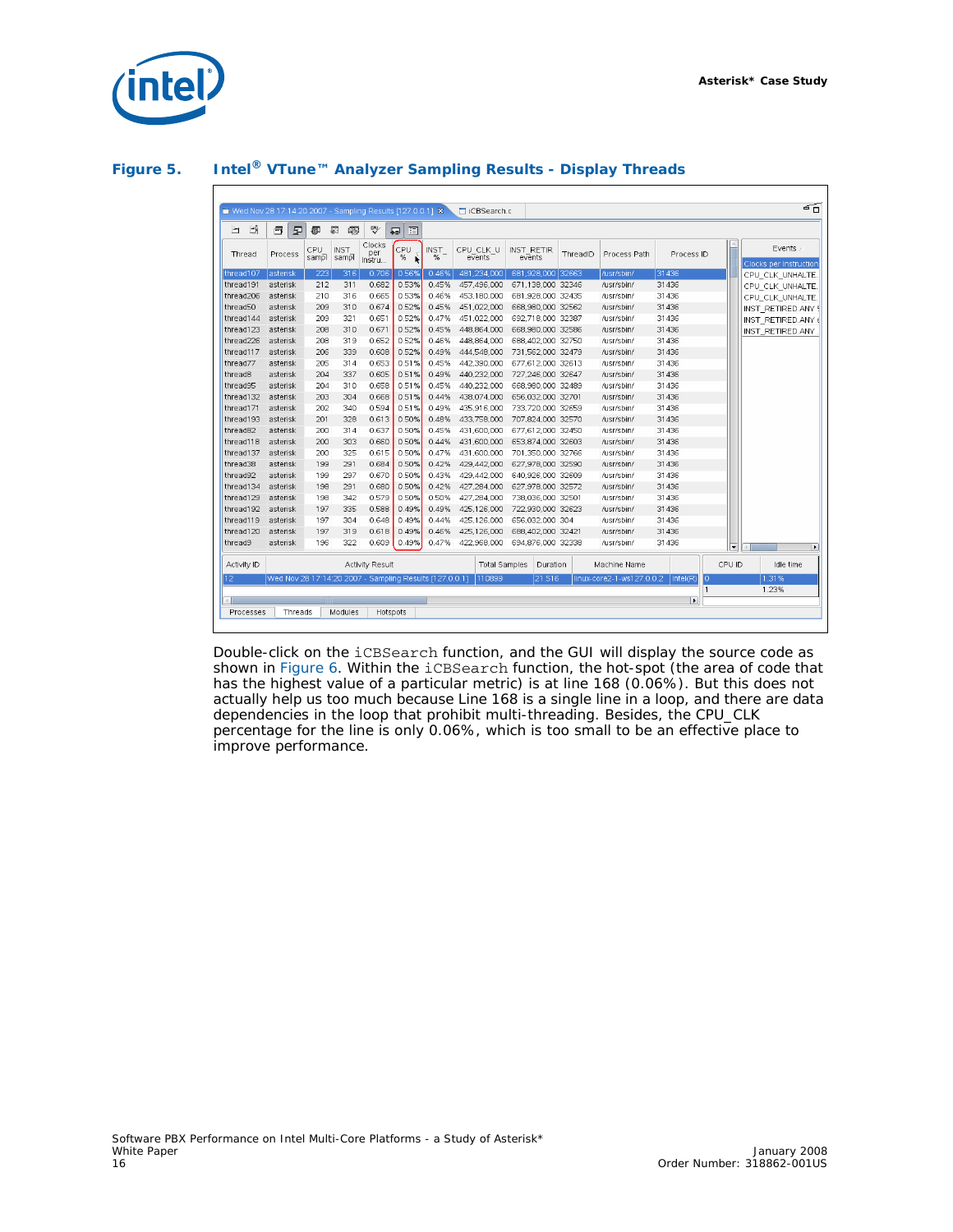

| $\equiv$     | <b>再看看目は「ははし」はなる ☆ はんでん ありをする でんてい</b> |     |              |                                                                                                                                                                                                       |                 |  |  |  |        |  | ? 题 |  |  |                                       |                       |                               |
|--------------|----------------------------------------|-----|--------------|-------------------------------------------------------------------------------------------------------------------------------------------------------------------------------------------------------|-----------------|--|--|--|--------|--|-----|--|--|---------------------------------------|-----------------------|-------------------------------|
| Line<br>Numb |                                        |     |              |                                                                                                                                                                                                       |                 |  |  |  | Source |  |     |  |  |                                       |                       | CPU_ INST_RETIRED.A           |
| 158          |                                        |     |              | for (icount=1; icount <range; icount++)="" td="" {<=""><td></td><td></td><td></td><td></td><td></td><td></td><td></td><td></td><td></td><td></td><td></td><td><math>0.02\%</math> 0.00%</td></range;> |                 |  |  |  |        |  |     |  |  |                                       |                       | $0.02\%$ 0.00%                |
| 159          |                                        |     |              |                                                                                                                                                                                                       |                 |  |  |  |        |  |     |  |  |                                       |                       |                               |
| 160          |                                        |     |              | /* calculate measure $*/$                                                                                                                                                                             |                 |  |  |  |        |  |     |  |  |                                       |                       |                               |
| 161          |                                        |     |              |                                                                                                                                                                                                       |                 |  |  |  |        |  |     |  |  |                                       |                       |                               |
| 162          |                                        |     |              |                                                                                                                                                                                                       |                 |  |  |  |        |  |     |  |  |                                       |                       |                               |
| 163          |                                        |     |              |                                                                                                                                                                                                       |                 |  |  |  |        |  |     |  |  |                                       |                       |                               |
| 164          |                                        |     |              | $crossDot=0.0;$                                                                                                                                                                                       |                 |  |  |  |        |  |     |  |  |                                       | 0.00%                 |                               |
| 165          |                                        |     |              | pp = buf+LPC_FILTERORDER+1Mem-1Target-icount;                                                                                                                                                         |                 |  |  |  |        |  |     |  |  |                                       |                       |                               |
| 166          |                                        |     |              |                                                                                                                                                                                                       |                 |  |  |  |        |  |     |  |  |                                       |                       |                               |
| 167          |                                        |     |              | for $(j=0; j<1Target; j++)$ {                                                                                                                                                                         |                 |  |  |  |        |  |     |  |  |                                       |                       | $0.06%$ $0.04%$               |
| 168          |                                        |     |              | $crossDot == target[j] * (*pp++)$ ;                                                                                                                                                                   |                 |  |  |  |        |  |     |  |  |                                       |                       | $0.06%$ 0.09%                 |
| 169          |                                        |     | $\mathbf{1}$ |                                                                                                                                                                                                       |                 |  |  |  |        |  |     |  |  |                                       |                       |                               |
| 170          |                                        |     |              |                                                                                                                                                                                                       |                 |  |  |  |        |  |     |  |  |                                       |                       |                               |
| 171          |                                        |     |              | if $(stage == 0)$ {                                                                                                                                                                                   |                 |  |  |  |        |  |     |  |  |                                       |                       | 0.00%                         |
| 172          |                                        |     |              | *ppe++ = energy [icount-1] + $(*ppi)*(*ppi)$ .                                                                                                                                                        |                 |  |  |  |        |  |     |  |  |                                       |                       | 0.01%                         |
| 173          |                                        |     |              |                                                                                                                                                                                                       | $(*ppo)*(ppo);$ |  |  |  |        |  |     |  |  |                                       |                       |                               |
| 174          |                                        |     |              | $ppo-1$                                                                                                                                                                                               |                 |  |  |  |        |  |     |  |  |                                       |                       | 0.00%0.00%                    |
| 175          |                                        |     |              | $ppi \cdot \cdot$ ;                                                                                                                                                                                   |                 |  |  |  |        |  |     |  |  |                                       |                       | 0.00%                         |
| 176          |                                        |     |              |                                                                                                                                                                                                       |                 |  |  |  |        |  |     |  |  |                                       |                       |                               |
| 177          |                                        |     |              | if (energy[icount]>0.0) {                                                                                                                                                                             |                 |  |  |  |        |  |     |  |  |                                       |                       | 0.00%                         |
|              |                                        |     |              | 33                                                                                                                                                                                                    |                 |  |  |  |        |  |     |  |  |                                       | $\blacktriangleright$ | -333<br>$\blacktriangleright$ |
| Size         | Name                                   | CPU | INST         |                                                                                                                                                                                                       |                 |  |  |  |        |  |     |  |  | Clocks per Instructions Retired - CPI |                       |                               |

#### <span id="page-16-0"></span>**Figure 6. Hot-spot in iCBSearch Line 168**

### <span id="page-16-1"></span>**4.1.2 VTune™ Call Graph**

In the call graph, Self Time is defined as the time spent inside a function. This includes the time spent waiting between execution activities. For the call graph of the first hotspot in initial thread in [Figure 7](#page-17-0), the maximum "Self Time" is the function load\_resource. Since this thread only runs once to load and call other system functions, there is no advantage to optimize this thread.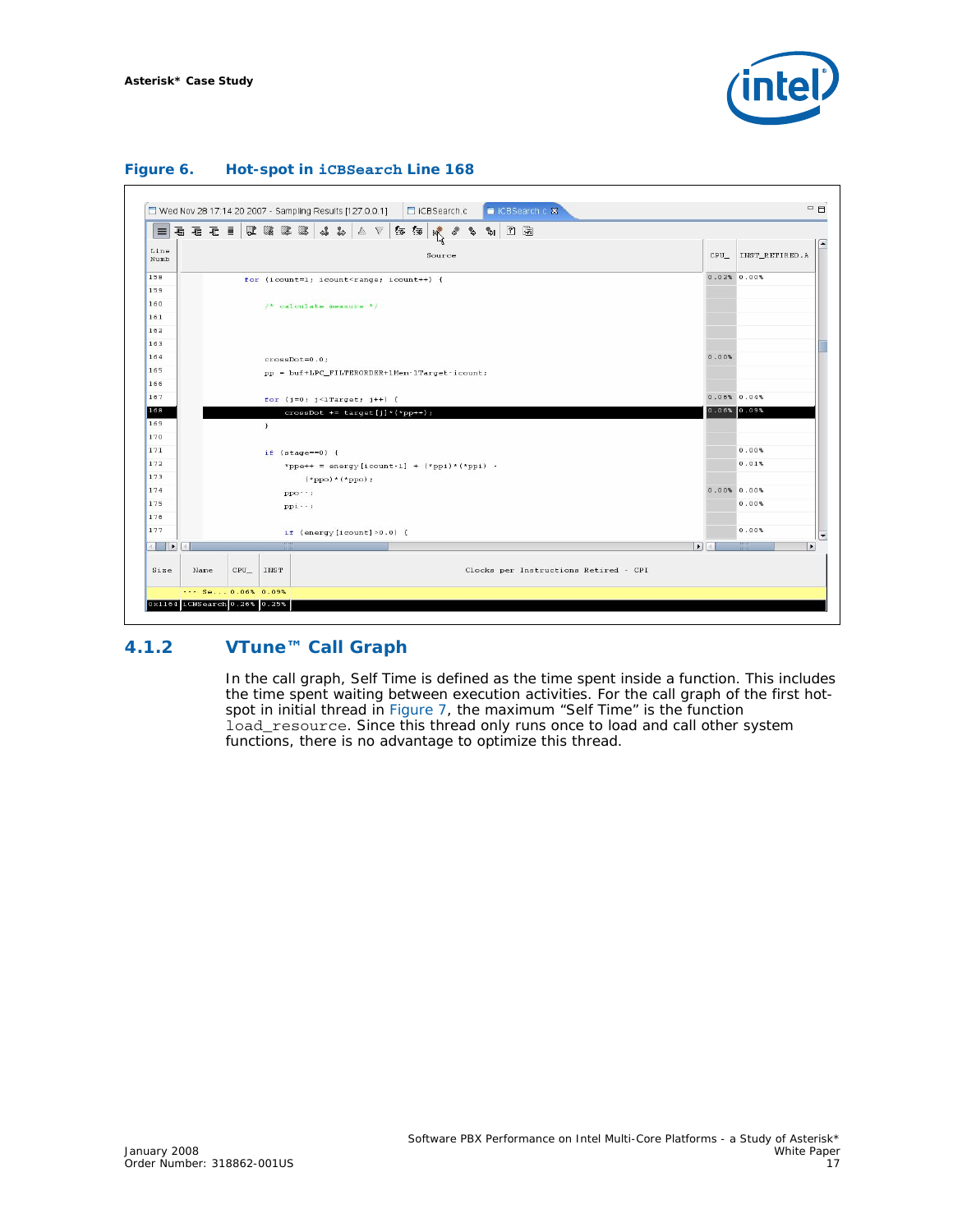

<span id="page-17-0"></span>

|                            |                                              | Process: /usr/sbin/asterisk; PID:1421;Size:1727 |                   | $\blacktriangledown$ |        |                                       |                   |                             |                  |                            |                     |                                                             |
|----------------------------|----------------------------------------------|-------------------------------------------------|-------------------|----------------------|--------|---------------------------------------|-------------------|-----------------------------|------------------|----------------------------|---------------------|-------------------------------------------------------------|
|                            | Function                                     |                                                 | Calls             | Self Time T          |        | <b>Total Time</b>                     | Self Wait<br>Time | <b>Total Wait</b><br>Time   | Class            | Module<br>Path             | Full Name           | Source File                                                 |
|                            | Module: asterisk                             |                                                 | 2,088,426         | 7,606,416,130        |        |                                       | 903,784,372       |                             |                  |                            |                     |                                                             |
|                            | Thread: Thread_0(2AAAAD8B2150)               |                                                 | 111,758           | 6,705,214,795        |        |                                       | 5.114.487         |                             |                  |                            |                     |                                                             |
|                            | load resource                                |                                                 | 271               | 6.705.057.283        |        | 6.707.854.769 5.084.750               |                   | 5.677.384                   |                  | /usr/sbin/                 | load resource       | /root/src/asterisk-1.4.11/main/loade                        |
|                            | ast yyparse                                  |                                                 |                   | 3                    | 29.688 | 37.043                                | 29.682            | 29.682                      |                  | /usr/sbin/                 | ast yyparse         | /root/src/asterisk-1.4.11/main/ast €                        |
|                            | ast cli register                             |                                                 | 301               |                      | 22,337 | 28.162                                | $\circ$           | $\circ$                     |                  | /usr/sbin/                 | ast cli register    | /root/src/asterisk-1.4.11/main/cli.c                        |
|                            | calc cost                                    |                                                 |                   | 22                   | 19.095 | 311.248                               | $\circ$           | 24.981                      |                  | /usr/sbin/                 | calc cost           | translate.c                                                 |
|                            | ast device state                             |                                                 |                   | 8                    | 18,284 | 18,301                                | $\circ$           | O                           |                  | /usr/sbin/                 | ast device state    | /root/src/asterisk-1.4.11/main/devic                        |
|                            | main                                         |                                                 |                   | $\mathbf{1}$         | 14,853 | 6,708,174,935                         | $\circ$           | 5.717.967                   |                  | /usr/sbin/                 | main                | /root/src/asterisk-1.4.11/main/aster                        |
|                            | bt search                                    |                                                 |                   | 21                   | 9.978  | 21.745                                | $\circ$           | O                           |                  | /usr/sbin/                 | __bt_search         | btree/bt search.c                                           |
|                            | tty rawmode                                  |                                                 |                   | $\overline{1}$       | 8,312  | 37,139                                | $\circ$           | 28.824                      |                  | /usr/sbin/                 | tty rawmode         | tty.c                                                       |
|                            | intel fast memcpy                            |                                                 | 46.192            |                      | 6,276  | 9,703                                 | $\overline{1}$    |                             |                  | /usr/sbin/                 | intel fast memopy   |                                                             |
|                            | rebuild matrix                               |                                                 |                   | 22                   | 4.704  | 4.768                                 | $\circ$           | $\circ$                     |                  | /usr/sbin/                 | rebuild matrix      | translate.c                                                 |
|                            | add to load order                            |                                                 | 141               |                      | 4,533  | 10,923                                | 0                 | 0                           |                  | /usr/sbin/                 | add to load order   | /root/src/asterisk-1.4.11/main/loade                        |
|                            | intel new memcpy                             |                                                 | 46,191            |                      | 3,427  | 3,427                                 | $\circ$           | $\circ$                     |                  | /usr/sbin/                 | intel new memcpy    |                                                             |
|                            | cli prompt                                   |                                                 |                   | 1                    | 2.435  | 2.438                                 | $\circ$           | O                           |                  | /usr/sbin/                 | cli prompt          | /root/src/asterisk-1.4.11/main/aster                        |
|                            | config text file load                        |                                                 |                   | 51                   | 2,289  | 1,723,490                             | $\circ$           | 239,806                     |                  | /usr/sbin/                 |                     | config text file load /root/src/asterisk-1.4.11/main/config |
|                            | ast register application                     |                                                 | 127               |                      | 1.384  | 3.067                                 | $\circ$           | $\circ$                     |                  | /usr/sbin/                 | ast register applic | pbx.c                                                       |
|                            | ast module register                          |                                                 | 271               |                      | 798    | 798                                   | $\mathcal{G}$     | $\mathcal{L}$               |                  | /usr/sbin/                 |                     | ast module register /root/src/asterisk-1.4.11/main/loade    |
|                            | ast register file version                    |                                                 | 327               |                      | 708    | 893                                   | $\mathbf{1}$      | 2                           |                  | /usr/sbin/                 |                     | ast register file v /root/src/asterisk-1.4.11/main/aster    |
|                            |                                              |                                                 |                   |                      |        |                                       |                   |                             |                  |                            |                     |                                                             |
| $\mathbb{C}^{\mathcal{G}}$ | $\mathfrak{a}$<br>$\oplus$<br>$\mathfrak{a}$ | 山偏田                                             | 呼<br>$\mathbb{R}$ | Show Top: 50         |        | % Recalculate<br>$\blacktriangledown$ |                   | Highlight: Top 10 Self Time |                  |                            |                     |                                                             |
|                            |                                              |                                                 |                   |                      |        |                                       |                   |                             |                  | parameter interestent pain |                     |                                                             |
|                            |                                              |                                                 |                   |                      |        |                                       |                   |                             |                  | _IO_fclose@@GLIBC_2.2.5    | ٠                   |                                                             |
|                            |                                              |                                                 |                   |                      |        |                                       |                   |                             |                  | PEM read RSA PUBKEY        | ٠                   |                                                             |
|                            |                                              |                                                 | load_resource     |                      |        |                                       |                   |                             | fgets            |                            |                     |                                                             |
|                            |                                              |                                                 |                   |                      |        |                                       |                   |                             |                  | _IO_fopen@@GLIBC_2.2.5     | ٠                   |                                                             |
|                            |                                              |                                                 |                   |                      |        |                                       |                   |                             |                  | ERR_load_crypto_strings    | ٠                   |                                                             |
|                            |                                              |                                                 |                   |                      |        |                                       |                   |                             | SSL library init |                            | ٠                   |                                                             |
|                            |                                              |                                                 |                   |                      |        |                                       |                   |                             |                  |                            |                     |                                                             |
|                            |                                              |                                                 |                   |                      |        |                                       |                   |                             |                  |                            |                     | $\blacktriangleright$                                       |

The second hot-spot is the accept\_thread function shown in [Figure 8.](#page-18-0) As this function is similar to the first hot-spot that we discussed above, further optimization may not be beneficial.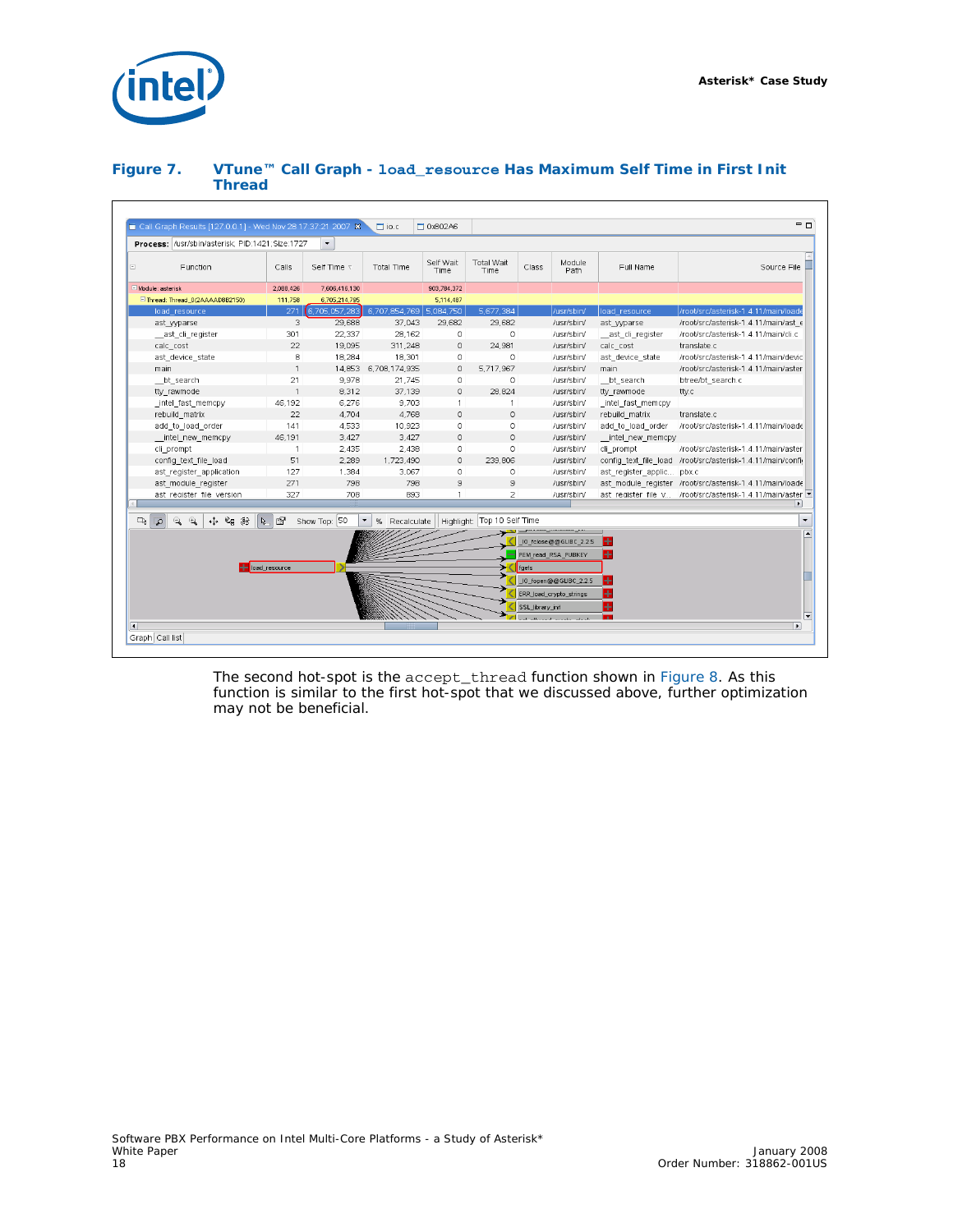

#### <span id="page-18-0"></span>**Figure 8. VTune™ Call Graph - accept\_thread has Maximum Self Time in the Second Init Thread**

| Process: /usr/sbin/asterisk; PID:1421;Size:1727 |              | Call Graph Results [127.0.0.1] - Wed Nov 28 17:37:21 2007 X<br>$\blacktriangledown$ | Ox802A6                  | $\Box$ devicestate.c |                    |                |                        |                  | $=$ $\Box$                                               |
|-------------------------------------------------|--------------|-------------------------------------------------------------------------------------|--------------------------|----------------------|--------------------|----------------|------------------------|------------------|----------------------------------------------------------|
| Function                                        | Calls        | Self Time v                                                                         | <b>Total Time</b>        | Self Wait<br>Time    | Total Wait<br>Time | Class          | Module<br>Path         | Full Name        | Source File                                              |
| $\Box$ Module: asterisk                         | 2.088.426    | 7.606.416.130                                                                       |                          | 903.784.372          |                    |                |                        |                  |                                                          |
| E Thread: Thread_0(2AAAAD8B2150)                | 111,758      | 6,705,214,795                                                                       |                          | 5,114,487            |                    |                |                        |                  |                                                          |
| Thread: Thread_4(400B3940)                      | 170          | 154,462,404                                                                         |                          | 154,462,060          |                    |                |                        |                  |                                                          |
| accept_thread                                   | $\mathbf{1}$ | (154, 462, 357)                                                                     | 154,704,013 154,46       |                      | 154,606,334        |                | /usr/sbin/             | accept_thread    | manager.c                                                |
| urg handler                                     | 158          | 34                                                                                  | 118                      | $\circ$              | 18                 |                | /usr/sbin/             | urg_handler      | /root/src/asterisk-1.4.11/main/aster                     |
| ast pthread create stack                        | 3            | 6                                                                                   | 122                      | $\Omega$             | $\Omega$           |                | /usr/sbin/             | ast pthread crea | utils.c                                                  |
| dummy start                                     | $\mathbf{1}$ | 5                                                                                   | 154,704,018              |                      | 0 154.606.334      |                | /usr/sbin/             | dummy start      | utils.c                                                  |
| ast_atomic_fetchadd_int_slow                    | 6            | $\overline{2}$                                                                      | $\overline{2}$           | 0                    | $\circ$            |                | /usr/sbin/             | ast_atomic_fetch | utils.c                                                  |
| ast register thread                             | $\mathbf{1}$ | $\circ$                                                                             | $\circ$                  | $\circ$              | $\circ$            |                | /usr/sbin/             |                  | ast register thread /root/src/asterisk-1.4.11/main/aster |
|                                                 |              |                                                                                     |                          |                      |                    |                |                        | K                |                                                          |
|                                                 |              |                                                                                     |                          |                      |                    |                |                        |                  |                                                          |
|                                                 |              |                                                                                     |                          |                      |                    |                | _IO_fopen@@GLIBC_2.2.5 |                  |                                                          |
|                                                 |              | getprotobyname                                                                      |                          |                      |                    | fgets unlocked |                        |                  | libc_malloc                                              |
| accept_thread                                   |              |                                                                                     | ast pthread create stack |                      |                    |                |                        |                  |                                                          |
|                                                 |              |                                                                                     |                          |                      |                    | pthread_create |                        |                  | clone                                                    |
|                                                 |              |                                                                                     |                          |                      |                    |                |                        |                  |                                                          |
|                                                 |              |                                                                                     |                          |                      |                    |                |                        |                  |                                                          |
|                                                 |              |                                                                                     |                          |                      |                    |                |                        |                  |                                                          |
|                                                 |              |                                                                                     |                          |                      |                    |                |                        |                  |                                                          |
|                                                 |              |                                                                                     |                          |                      |                    |                |                        |                  |                                                          |

[Figure 9](#page-19-1) shows the maximum Self Time spent is in the ast\_io\_wait which is a polling function. The transcoding thread spends most of its time waiting for an input GSM audio stream. When the transcoding thread is active, it will decode the GSM audio stream and encode it to iLBC or Speex format. The encoder takes up most of the active time for a transcoding thread, leaving the rest of threads waiting to be active in a heavy load system. It does not make sense to multi-thread a function waiting for I/O.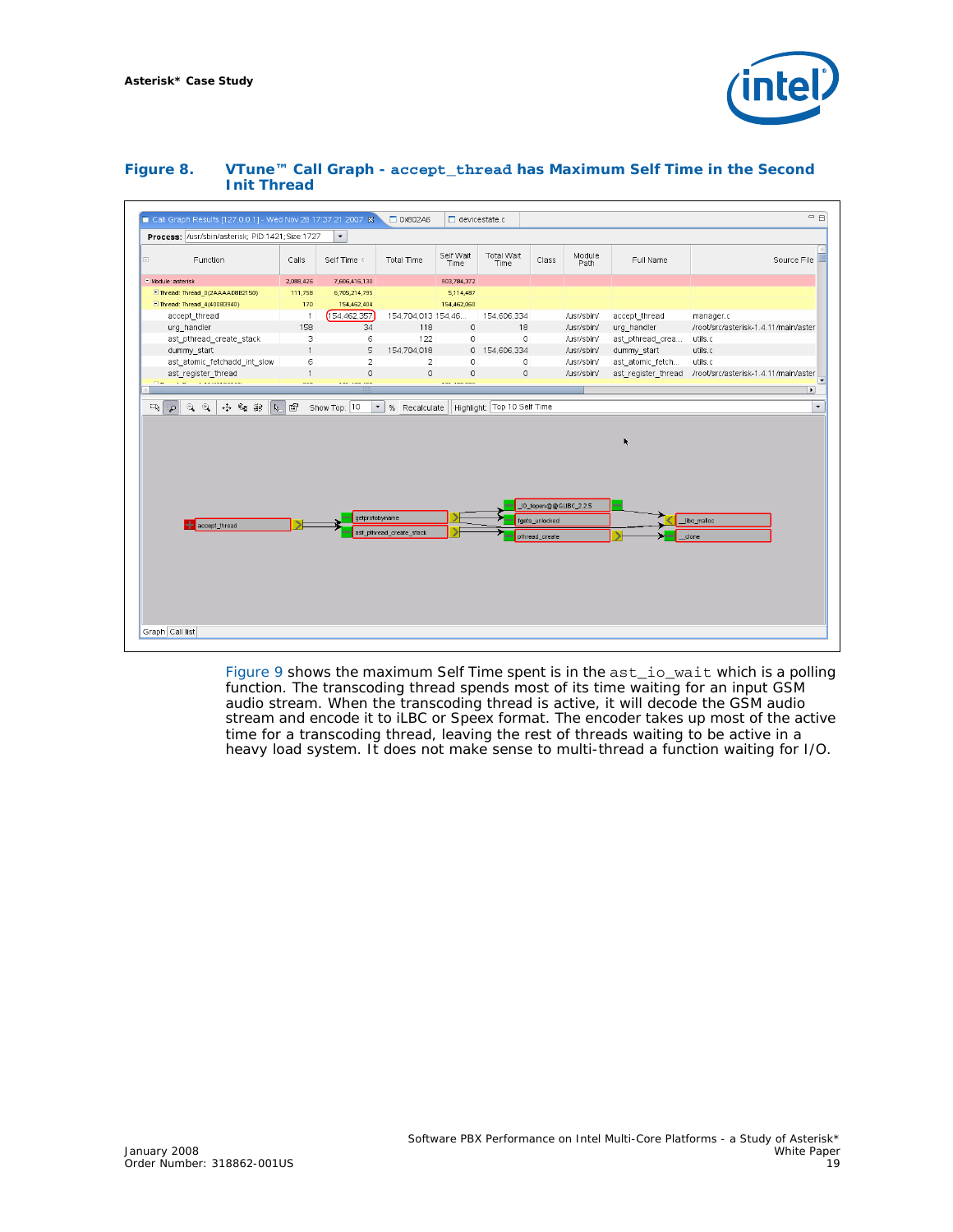

#### <span id="page-19-1"></span>**Figure 9. VTune™ Call Graph - ast\_to\_wait Has Maximum Self Time in Transcoding Thread**

| Call Graph Results [127.0.0.1] - Wed Nov 28 17:37:21 2007 X<br>Process: /usr/sbin/asterisk; PID:1421;Size:1727 |                | $\blacktriangledown$   | Ox802A6              | $\Box$ devicestate.c                                          |                                             |       |                                              |                     | $=$ $\Box$                                                                                                                                                                                                                                                                                                                           |
|----------------------------------------------------------------------------------------------------------------|----------------|------------------------|----------------------|---------------------------------------------------------------|---------------------------------------------|-------|----------------------------------------------|---------------------|--------------------------------------------------------------------------------------------------------------------------------------------------------------------------------------------------------------------------------------------------------------------------------------------------------------------------------------|
| $\Box$<br>Function                                                                                             | Calls          | Self Time T            | <b>Total Time</b>    | Self Wait<br><b>Time</b>                                      | <b>Total Wait</b><br>Time                   | Class | Module<br>Path                               | Full Name           | Source File                                                                                                                                                                                                                                                                                                                          |
| Module: asterisk                                                                                               | 2,088,426      | 7,606,416,130          |                      | 903,784,372                                                   |                                             |       |                                              |                     |                                                                                                                                                                                                                                                                                                                                      |
| Thread: Thread 0(2AAAAD8B2150)                                                                                 | 111,758        | 6,705,214,795          |                      | 5,114,487                                                     |                                             |       |                                              |                     |                                                                                                                                                                                                                                                                                                                                      |
| Thread: Thread_4(400B3940)                                                                                     | 170            | 154,462,404            |                      | 154,462,060                                                   |                                             |       |                                              |                     |                                                                                                                                                                                                                                                                                                                                      |
| Thread: Thread_10(401DF940)                                                                                    | 308            | 101,433,458            |                      | 101,432,980                                                   |                                             |       |                                              |                     |                                                                                                                                                                                                                                                                                                                                      |
| ast io wait                                                                                                    | 102            | 101,432,925            | 101,432,925 101,43.  |                                                               | 101,432,925                                 |       | /usr/sbin/                                   | ast io wait         | /root/src/asterisk-1.4.11/main/io.c                                                                                                                                                                                                                                                                                                  |
| dummy start                                                                                                    | $\overline{1}$ | 451                    | 101,433,488          | 51                                                            | 101,432,980                                 |       | /usr/sbin/                                   | dummy start         | utils.c                                                                                                                                                                                                                                                                                                                              |
| ast_sched_runq                                                                                                 | 101            | 64                     | 64                   | $\overline{4}$                                                | 4                                           |       | /usr/sbin/                                   | ast sched rung      | sched.c                                                                                                                                                                                                                                                                                                                              |
| ast sched wait                                                                                                 | 102            | 18                     | 18                   | $\circ$                                                       | $\circ$                                     |       | /usr/sbin/                                   | ast sched wait      | sched.c                                                                                                                                                                                                                                                                                                                              |
| ast register thread                                                                                            | $\mathbf{1}$   | 0                      | $\circ$              | $\Omega$                                                      | $\Omega$                                    |       | /usr/sbin/                                   | ast register thread | /root/src/asterisk-1.4.11/main/aster                                                                                                                                                                                                                                                                                                 |
| فاقتصب المداعب                                                                                                 | ×              | $\overline{a}$<br>1111 | $\hat{\phantom{a}}$  | $\overline{ }$                                                | $\sim$                                      |       | $\hat{K}$ is a similar function of $\hat{K}$ | فاقتصب والمتعاط     | $\label{eq:2.1} \mathcal{E}_{\text{new}} = \mathcal{E}_{\text{new}} \mathcal{E}_{\text{new}} = \mathcal{E}_{\text{new}} \mathcal{E}_{\text{new}} \mathcal{E}_{\text{new}} + \mathcal{E}_{\text{new}} \mathcal{E}_{\text{new}} + \mathcal{E}_{\text{new}} \mathcal{E}_{\text{new}} \mathcal{E}_{\text{new}}$<br>$\blacktriangleright$ |
| $\Box$<br>$Q \ddot{Q}$<br>中隔部<br>$\mathbf{R}$<br>$\overline{\rho}$                                             | 囹              | Show Top: All          | $\blacktriangledown$ |                                                               | % Recalculate   Highlight: Top 10 Self Time |       |                                              |                     |                                                                                                                                                                                                                                                                                                                                      |
| dummy start                                                                                                    |                |                        |                      | ast io wait<br>cfree<br>ast register thread<br>ast sched wait |                                             |       |                                              | libc calloc         |                                                                                                                                                                                                                                                                                                                                      |
|                                                                                                                |                |                        |                      | pthread testcancel<br>ast_io_add<br>ast sched rung            | pthread register cancel                     |       |                                              | libc malloc         |                                                                                                                                                                                                                                                                                                                                      |

### <span id="page-19-0"></span>**4.2 Intel® Thread Profiler**

Intel® Thread Profiler 3.1 for Microsoft Windows\* provides a graphical view of thread activities during our Asterisk\* testing and can, among other things give us visual confirmation that for each playback call, Asterisk\* creates one thread for transcoding VoIP packets in the test server.

[Figure 10](#page-20-1) is a capture of thread behavior between 35 and 95 s of our callback test. Every 3 s, Astertest initiates a new call from the origination server to the test server. For example, at time 38.5, one thread was created for a playback call and then at time 41.5 another thread was created for the next playback call. During time 91 to 93, the test hangs up all calls and the associated transcoding threads are terminated.

*Note:* The Intel® Thread Profiler also needs many system resources to perform its work of recording thread activities, so we do not see the system reach the maximum call capacity that we measured earlier in [Section 3.0.](#page-6-0)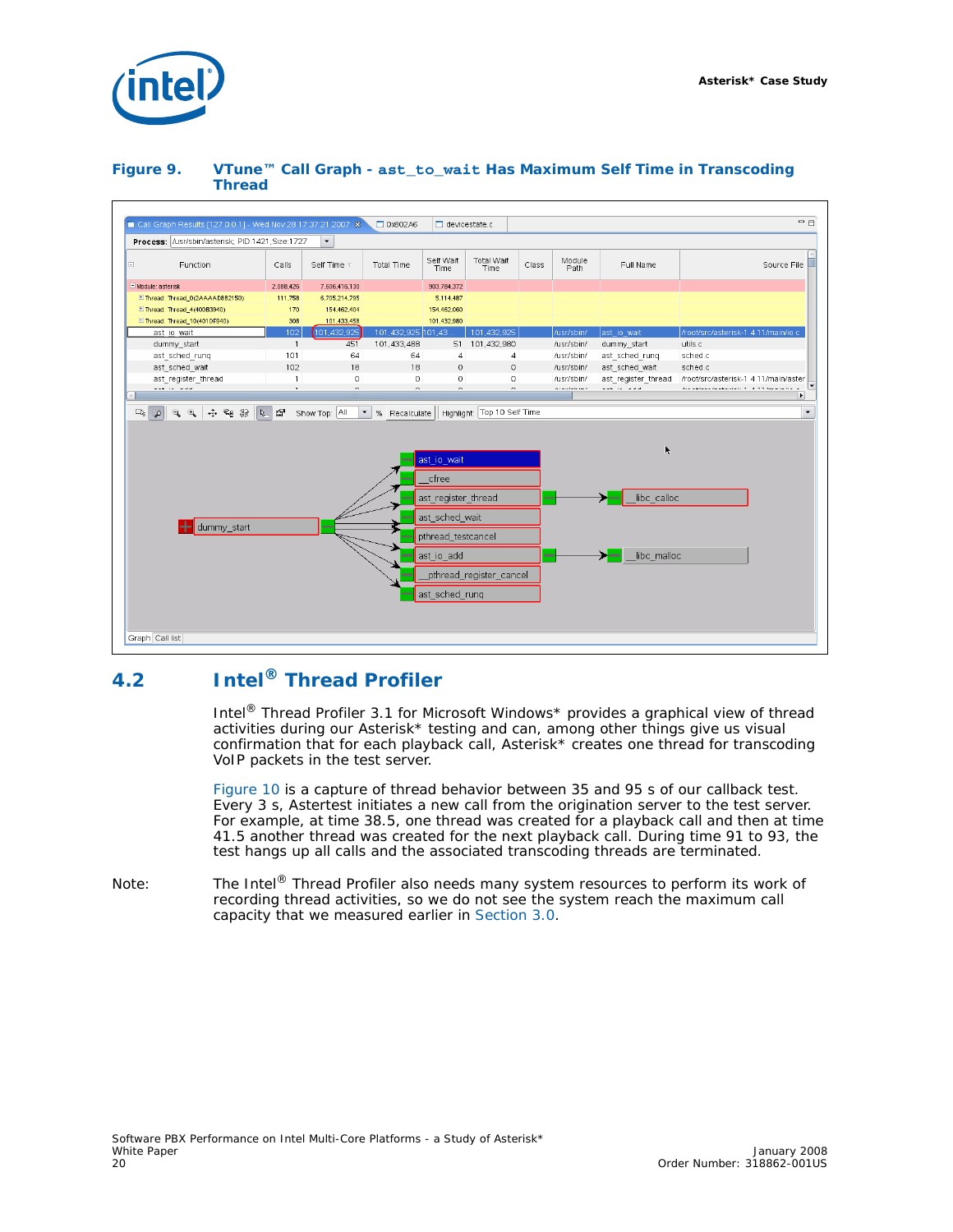



#### <span id="page-20-1"></span>**Figure 10. Create/Terminate Threads for Playback Call Test**

[Table 2](#page-8-2) showed us that for the Speex codec running on a single core 2 GHz machine, every transcoding thread is active for 13 ms out of every s of wall time (1.33/102). From this, we can extrapolate that every 2 GHz core in the system can support up to 77 calls (1/13x10-3), which we note is very close to the 76 calls that we measured for [Table 7](#page-11-2). This is further proof that the CPU clock cycles are almost all consumed by encoding in the Astertest testing environment, not by GSM decoding or network loading.

The CPU resource is allocated over hundreds of threads. From the perspective of Asterisk\*, each encoding thread is intrinsic in the multi-user system and trying to parallelize each thread may not improve the overall system throughput. From the perspective of serialized codec in Asterisk\*, threading the codec may help to increase the performance for a single input audio stream in multi-core system, but it would also increase the task-switching overhead in the case of multiple input audio streams.

### <span id="page-20-0"></span>**5.0 Conclusion**

In order to take full advantage of a multi-core system, the software running on it must partition its tasks to run on all the available computing resources. This study showed that for a multi-threaded application such as Asterisk\*, which creates a new thread for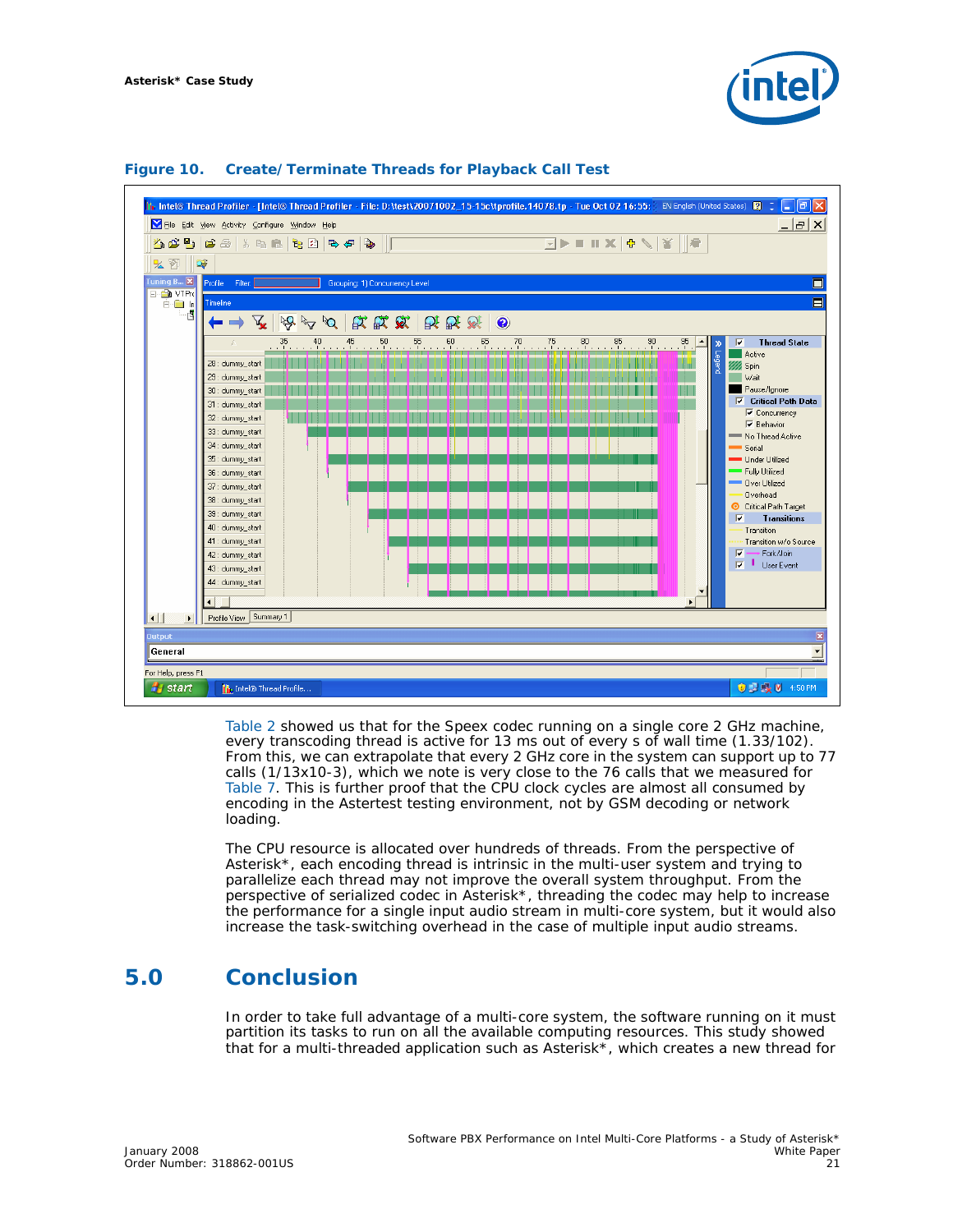

every incoming call, it is easy to achieve performance increases simply by increasing the number of processor cores; the operating system will schedule the threads appropriately.

We found early on in our study that rebuilding the Asterisk\* application with the Intel<sup>®</sup>  $C_{++}$  compiler (and running it on Intel<sup>®</sup> multi-core platforms) boosted its performance with no code changes. In other words, the ICC seems to make the best use of the hardware facilities intrinsic in Intel® architecture and thus provides a better-performing solution with minimal effort on the part of the developer. So, if you are looking for a potential performance increase of 5–10%, you should consider using the ICC in your development environment.

Using several different testing methods, we found that performance of the Asterisk\* PBX application increased proportionally as more cores were made available to it. Given that the maximum call capacity on the 8-core system was almost seven times that of the single core case, we can conclude such increases in performance come without significant overhead. In fact, the increases seem to be almost linear as each multi-core configuration was tested. This indicates excellent scalability for Asterisk\* and confirms that many other similarly multi-threaded software applications would benefit greatly by<br>running on Intel® multi-core systems.

We are careful to note that not all existing applications will have such great scalability factors without going through a massive code modification effort. If you are in the position to design your software architecture from the ground up, we recommend that you consider the scalability of the algorithm to be of high importance. It is likely that multiple core machines will be available to your application at some point in the future, and some design-time up front will allow for minimal effort later on when optimizing performance for such a migration.

## <span id="page-21-0"></span>**6.0 Related Links**

Asterisk\*: The Open Source Telephony Platform <http://www.asterisk.org/>

Astertest: Asterisk\* stress testing tool<http://astertest.com/downloads/>

Asterisk\* Performance: building your system for performance and scalability [http://](http://astertest.com/astricon_performance.ppt) [astertest.com/astricon\\_performance.ppt](http://astertest.com/astricon_performance.ppt)

Stress Testing Asterisk\* with Astertest: [http://www.asteriskguru.com/tutorials/](http://www.asteriskguru.com/tutorials/astertest.html) [astertest.html](http://www.asteriskguru.com/tutorials/astertest.html)

Intel® Software Products: <http://www.intel.com/software/products>

Intel® Software Network:<http://softwarecommunity.intel.com/isn/home/>

Intel® Press: [http://www.intel.com/intelpress/sum\\_swcb2.htm](http://www.intel.com/intelpress/sum_swcb2.htm)

## <span id="page-21-1"></span>**Appendix A System Setup**

To complete the test we need to have an Asterisk\* PBX server running Linux\* that originates the calls and another Asterisk\* server to be tested. We also need a Microsoft Windows XP\* system to run the Astertest.

Hardware:

• 2-core platform Arbuckle Mountain CRB with one Intel® Core™2 Duo Mobile processor T7400 at 2.16 GHz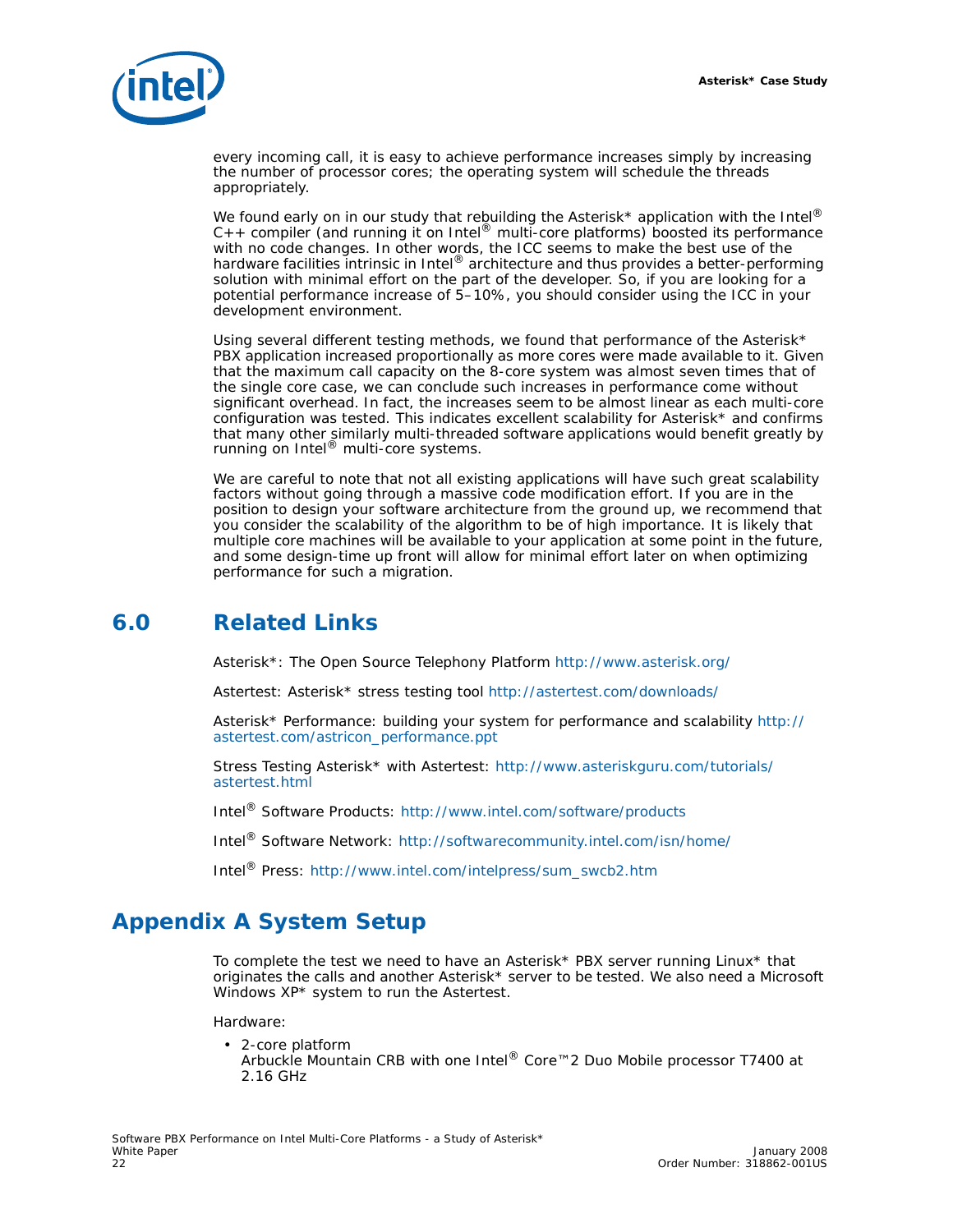

- 4-core platform<br>Intel® Server Board 5000XSL CRB with dual Dual-Core Intel® Xeon® processors 5140 at 2.33 GHz
- 8-core platform Intel® Server Board 5000XSL CRB with dual Quad-Core Intel® Xeon® processors E5335 at 2.00 GHz

Software:

- openSUSE $*$  Linux $*$  10.2 x86-64
- Intel $^{\circledR}$  C++ compiler for Linux\* version 10.0.023
- Intel<sup>®</sup> Thread Profiler 3.1 for Linux\*
- VTune™ Performance Analyzer 9.0 Update 1 for Linux\*
- Asterisk\* version 1.4.11
- Astertest
- Speex codec version 1.2beta2
- Dual-Core Intel<sup>®</sup> Xeon<sup>®</sup> processor 5140 Power Utility Linux\* Version
- Quad-Core Intel<sup>®</sup> Xeon<sup>®</sup> processor E5335 Power Utility Linux\* Version

### <span id="page-22-0"></span>**Appendix B Environment Setting**

Apply the following environment setting by source command

```
#!/bin/sh
```
# Linux 2.6 tuning script for Asterisk

ulimit -n 655360

Add the following to /etc/sysctl.conf to set the maximum number of sockets.

```
#ulimit -n 655360
```
# max open files

fs.file-max=163840

# kernel threads

kernel.threads-max=163840

# socket buffers

net.core.wmem\_default=655360

net.core.wmem\_max=5242880

net.core.rmem\_default=655360

net.core.rmem\_max=5242880

# netdev backlog

```
net.core.netdev_max_backlog=4096
```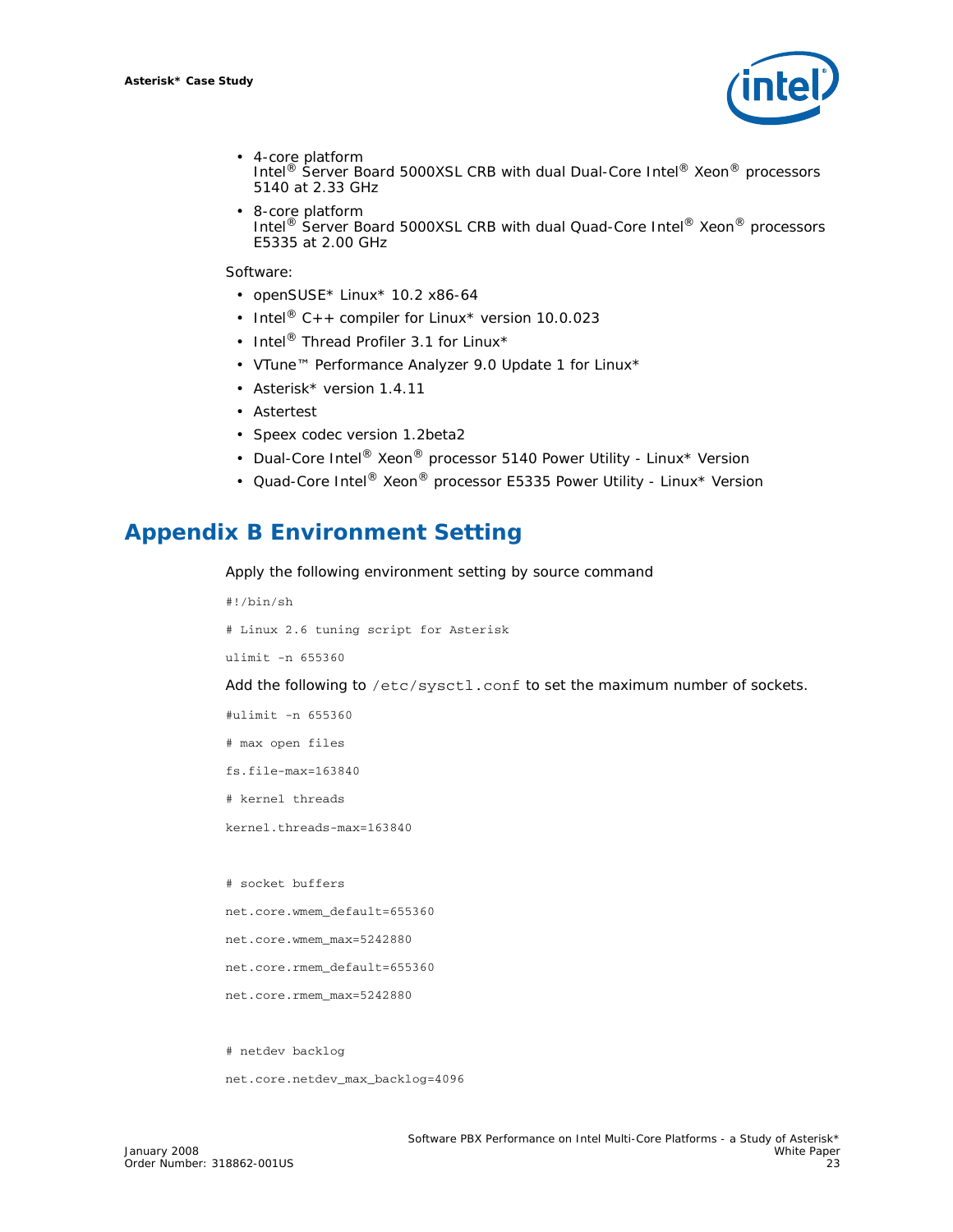

# socket buckets net.ipv4.tcp\_max\_tw\_buckets=163840 # port range

net.ipv4.ip\_local\_port\_range=10240 65000

The above environment setting and modification of /etc/sysctl.conf are needed, as the default setting will limit the number of calls not to go beyond 333. The number of open files in Operating System should be changed for several hundreds of calls in Asterisk\*. Please check [http://astertest.com/astricon\\_performance.ppt](http://astertest.com/astricon_performance.ppt) slide 27 "OS tweaks" for more detail.

## <span id="page-23-0"></span>**Appendix C Build Asterisk\* with GNU C Compiler**

The following configuration is used to build Asterisk\* with GNU C compiler:

./configure CC="gcc -O3" CFLAGS=-O3

The setup for modules from Astertest and modification for configuration files can be found from [http://www.asteriskguru.com/tutorials/astertest.html.](http://www.asteriskguru.com/tutorials/astertest.html)

## <span id="page-23-1"></span>**Appendix D Build Asterisk\* with Intel® C++ Compiler**

To build Asterisk\* with Intel®  $C++$  compiler, the DEBUG definition in Make file need to be removed

# Include debug and macro symbols in the executables (-g) and profileing info (-pg)

## DEBUG=-g3 (removed for Intel compiler)

The following configuration is used to build Asterisk\* with Intel®  $C++$  compiler:

./configure CC="icc -O3 -xT" CXX=icpc CFLAGS="-O3 -xT"

## <span id="page-23-2"></span>**Appendix E Build and Install Speex**

The following configuration is for building Speex with respect to using Intel®  $C++$ compiler and GNU Compiler:

./configure CFLAGS=-O3 (gcc) ./configure CC=icc CFLAGS="-O3 -xT" (icc) To build and install Speex library: make make install

## <span id="page-23-3"></span>**Appendix F Launch Astertest**

The following screen capture shows the procedure of launching a new playback test.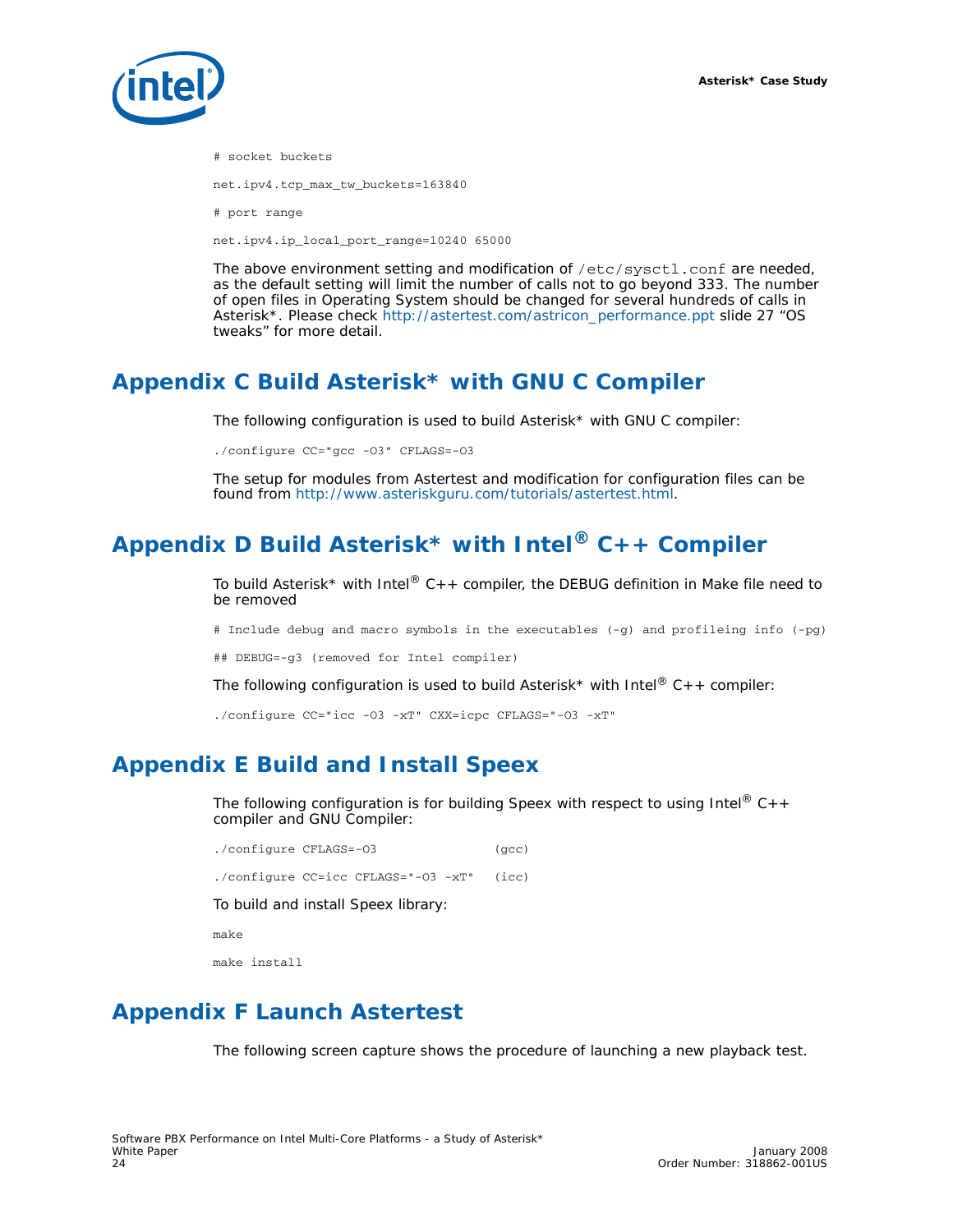

#### <span id="page-24-0"></span>**Figure 11. Astertest - Start a New Test**

| Step 1                  |                 |      |
|-------------------------|-----------------|------|
| Choose an option        |                 |      |
| G Start a new test      |                 |      |
| © Open an existing test |                 |      |
| C Edit an existing test |                 |      |
| Choose a test-          |                 |      |
|                         |                 |      |
|                         |                 |      |
|                         |                 |      |
|                         |                 |      |
|                         |                 |      |
|                         |                 |      |
|                         |                 |      |
| Exit                    | <b>Previous</b> | Next |

### <span id="page-24-1"></span>**Figure 12. Astertest - Choose Playback Test**

| Step 2 - New test |          |                                    |
|-------------------|----------|------------------------------------|
| Name <sup>-</sup> |          |                                    |
| test1             |          |                                    |
| Choose test case  |          |                                    |
| answer test       |          |                                    |
| playback test     |          |                                    |
| meetme test       |          |                                    |
|                   |          |                                    |
|                   |          |                                    |
|                   |          |                                    |
|                   |          |                                    |
|                   |          |                                    |
|                   |          |                                    |
|                   |          |                                    |
|                   |          |                                    |
|                   |          | ,,,,,,,,,,,,,,,,,,,,,,,,,,,,,,,,,, |
| Exit              | Previous | Next                               |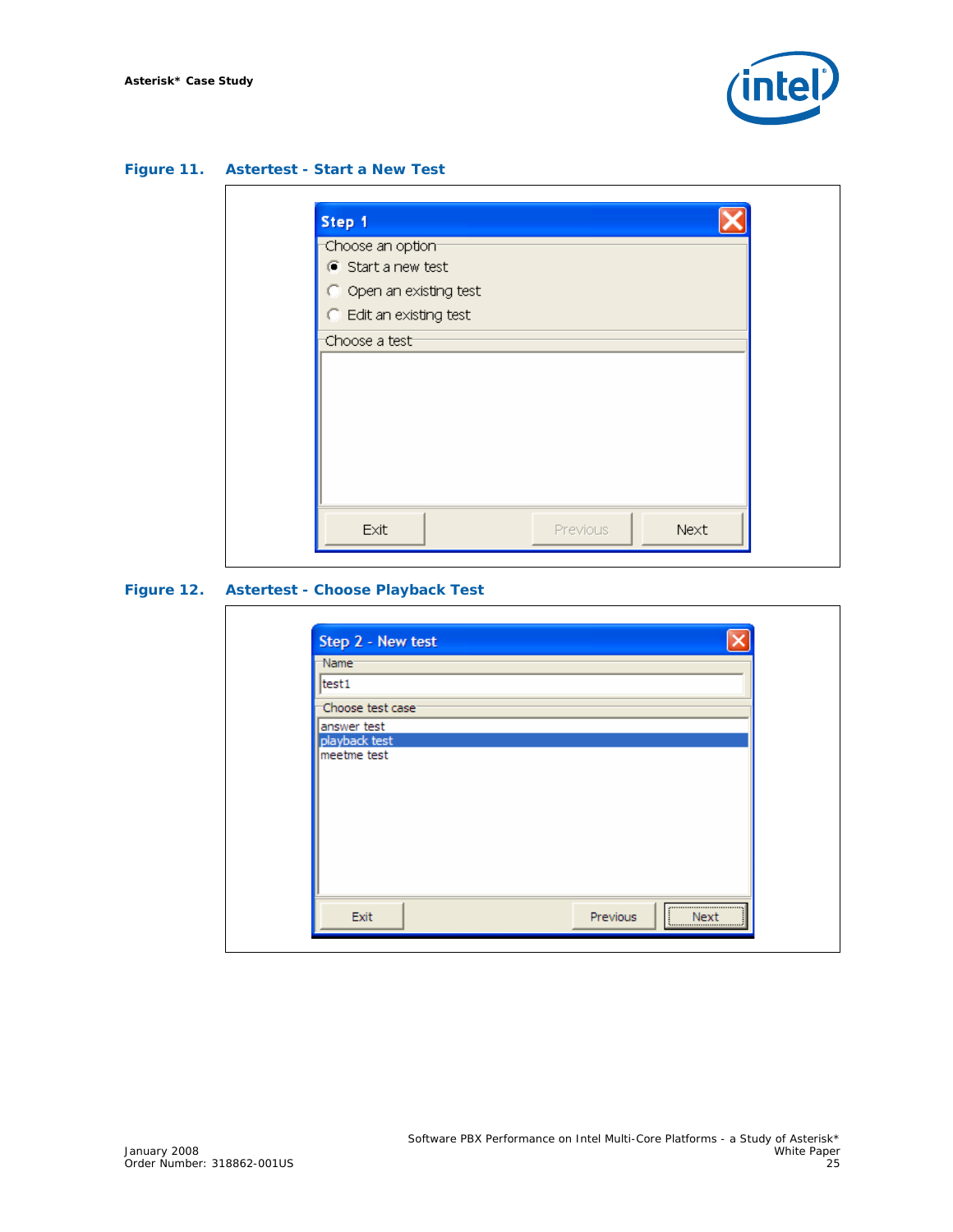

#### <span id="page-25-0"></span>**Figure 13. Astertest - Username and Password Are Both "test"**

| Origination server |                  |  |
|--------------------|------------------|--|
| <b>Host</b>        | Port             |  |
| 10.127.225.157     | 5038             |  |
| <b>Username</b>    | Password         |  |
| test               | ****             |  |
| Test server-       |                  |  |
| Host               | Port             |  |
| 10.127.225.144     | 5038             |  |
| Username           | Password         |  |
| test               | ****             |  |
| Exit               | Next<br>Previous |  |